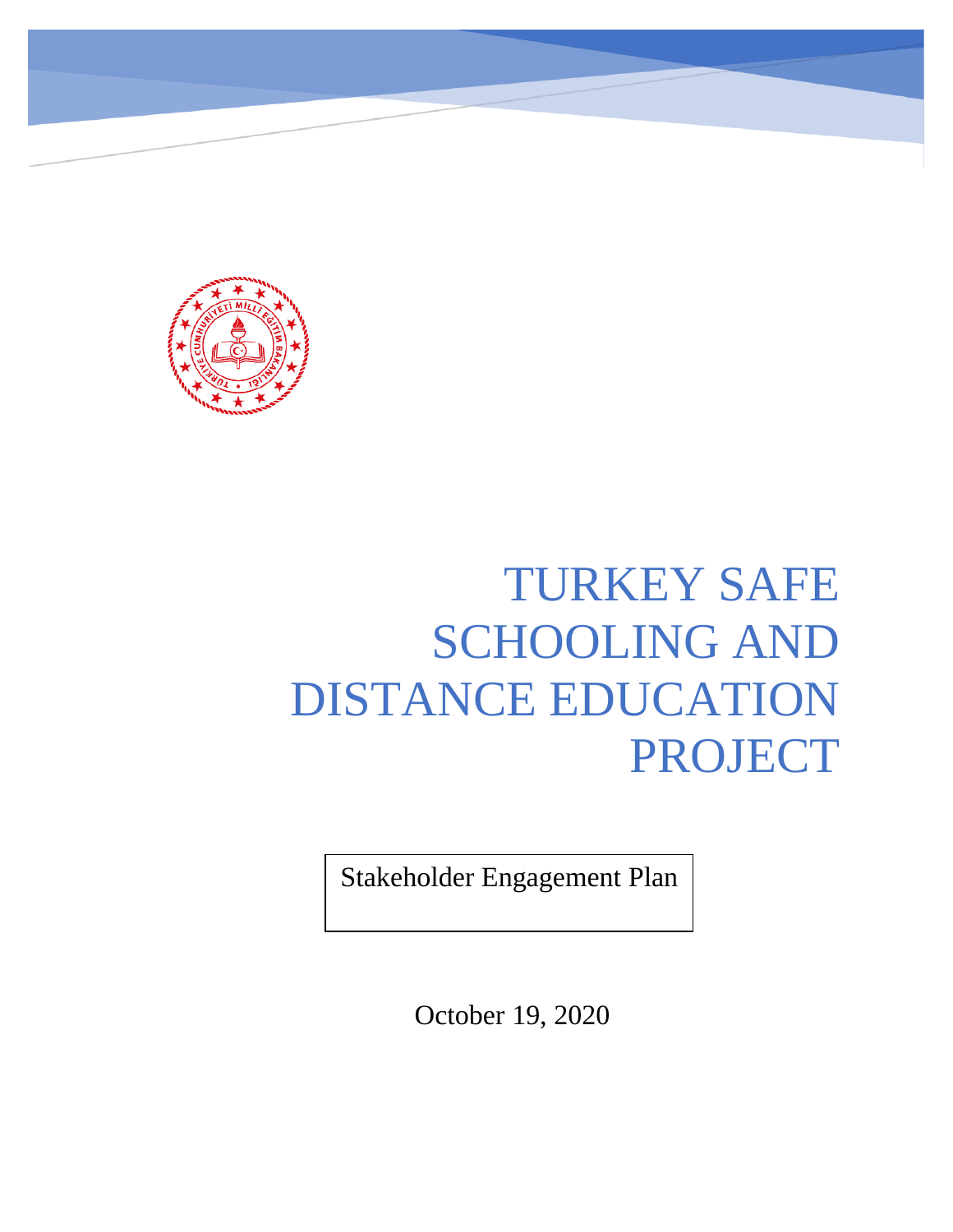# **TABLE OF CONTENT**

| Component 1: Emergency Connectivity and IT Infrastructure for Infrastructure for Education         |  |
|----------------------------------------------------------------------------------------------------|--|
|                                                                                                    |  |
|                                                                                                    |  |
|                                                                                                    |  |
| Subcomponent 2.1 Digital Content and Pedagogical Support During School Closures and for School Re- |  |
|                                                                                                    |  |
|                                                                                                    |  |
|                                                                                                    |  |
| Subcomponent 3.2 Lessons Learned for Education in Emergencies and E-Learning Resilience: 7         |  |
|                                                                                                    |  |
|                                                                                                    |  |
|                                                                                                    |  |
|                                                                                                    |  |
|                                                                                                    |  |
|                                                                                                    |  |
|                                                                                                    |  |
|                                                                                                    |  |
| 4.1. Summary of Stakeholder Engagement Done During Project Preparation  13                         |  |
| 4.2. Summary of Project Stakeholder Needs and Methods, Tools and Techniques for Stakeholder        |  |
|                                                                                                    |  |
|                                                                                                    |  |
|                                                                                                    |  |
| 5. Resources and Responsibilities for Implementing Stakeholder Engagement Activities 17            |  |
|                                                                                                    |  |
|                                                                                                    |  |
|                                                                                                    |  |
|                                                                                                    |  |
|                                                                                                    |  |
|                                                                                                    |  |
|                                                                                                    |  |
|                                                                                                    |  |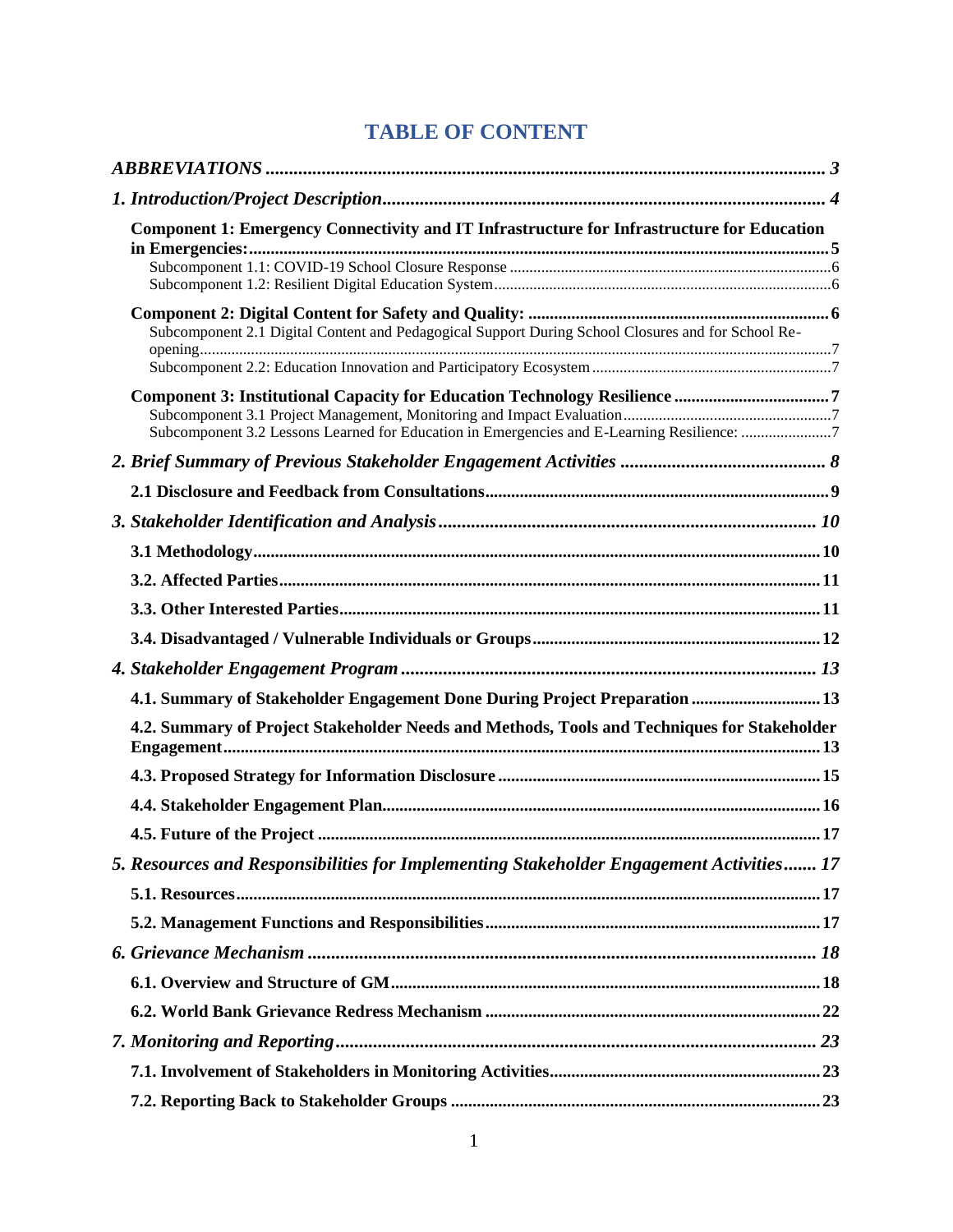| <b>1- FEEDBACK FROM PROVINCIAL DIRECTORATES OF NATIONAL EDUCATION 24</b> |  |
|--------------------------------------------------------------------------|--|
|                                                                          |  |
|                                                                          |  |
|                                                                          |  |
|                                                                          |  |
|                                                                          |  |
|                                                                          |  |
|                                                                          |  |
|                                                                          |  |
|                                                                          |  |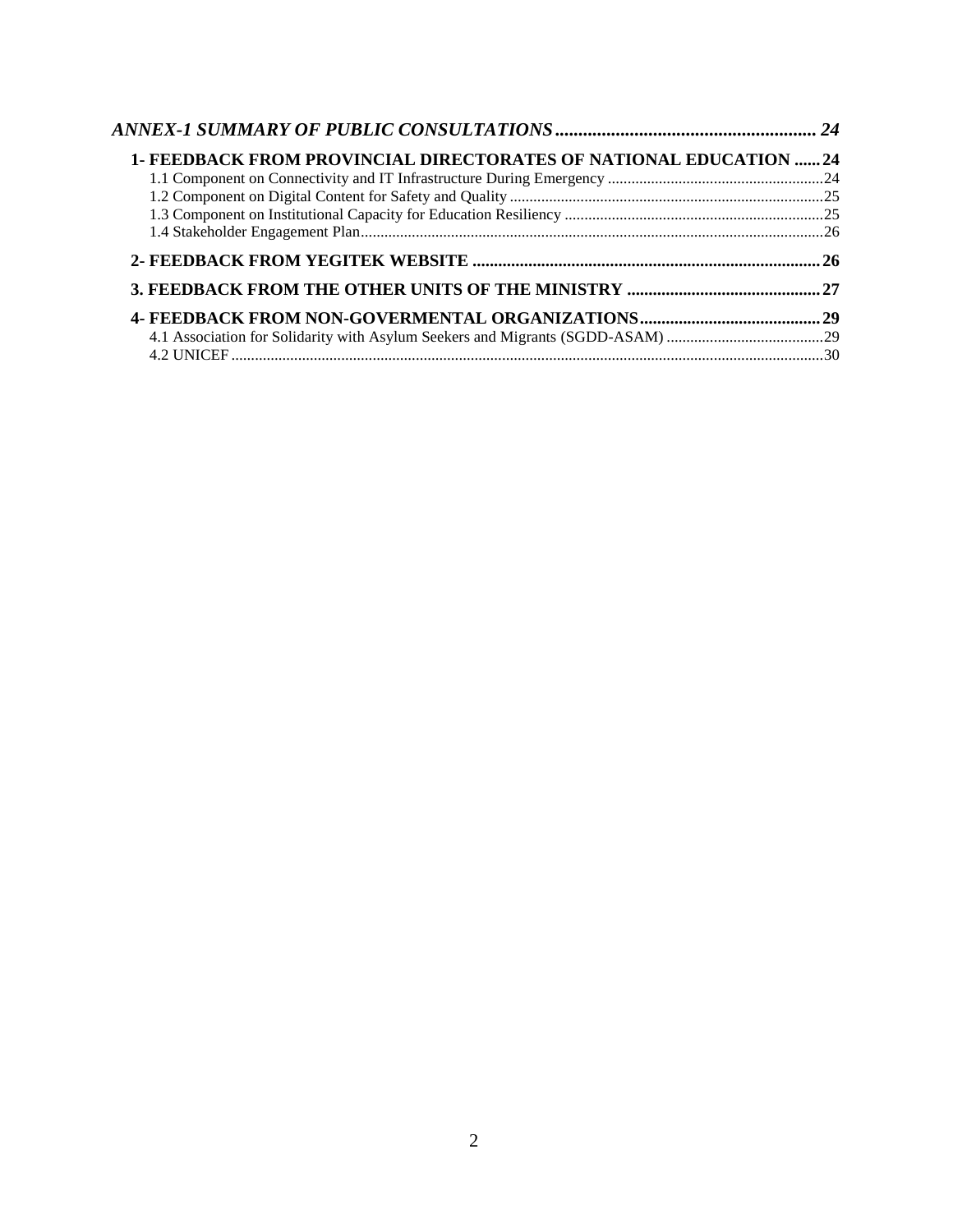# **REVISION HISTORY**

| <b>Version Date</b> | <b>Remarks</b>                                                                         |  |  |
|---------------------|----------------------------------------------------------------------------------------|--|--|
| 3 June 2020         | This version of the SEP is approved by the World Bank for disclosure as draft SEP      |  |  |
| 18 June 2020        | Summary of public consultations were integrated                                        |  |  |
| 19 October 2020     | Further revisions were made and approved by the World Bank for redisclosure as updated |  |  |
|                     | <b>SEP</b>                                                                             |  |  |

# **ABBREVIATIONS**

<span id="page-3-0"></span>

| : Accelerated Learning Program                                               |
|------------------------------------------------------------------------------|
| : Annual Work Plan and Budget                                                |
| : Content Delivery Network                                                   |
| : Presidential Communication Center                                          |
| : Central Level Agency                                                       |
| : DG for Innovation and Education Technologies                               |
| : Disaster Risk Reduction and Management                                     |
| : Children attending supportive education courses                            |
| : Education Informatics Network                                              |
| : Education in Emergency                                                     |
| : Environmental and Social Standards                                         |
| : Environmental and Social Committment Plan                                  |
| : Environmental and Social Management Framework                              |
| : Environmental and Social Standards                                         |
| : Facility for Refugees in Turkey                                            |
| : Children attending the development program in primary schools              |
| : Information Technologies                                                   |
| : Key Performance Indicator                                                  |
| : Ministry of National Education Communication Centre                        |
| : Ministry of National Education                                             |
| : Non-Govermental Organization                                               |
| : Project Area of Influence                                                  |
| : Project on Promoting Integration of Syrian Kids Into the Turkish Education |
| System                                                                       |
| : Project Implementation Unit                                                |
| : Professional Learning Lab                                                  |
| : Stakeholder Engagement Plan                                                |
| : School Management Committee                                                |
| : Safe Schooling and Distance Education Project                              |
| : Syrians under Teporary Protection                                          |
| : Grievance Focal Points                                                     |
| : Grievance Mechanism                                                        |
| : Grievance Redress Service                                                  |
| : United Nations Educational, Scientific and Cultural Organization           |
| : United Nations Development Programme                                       |
| : United Nations International Children's Emergency Fund                     |
| : World Health Organization                                                  |
|                                                                              |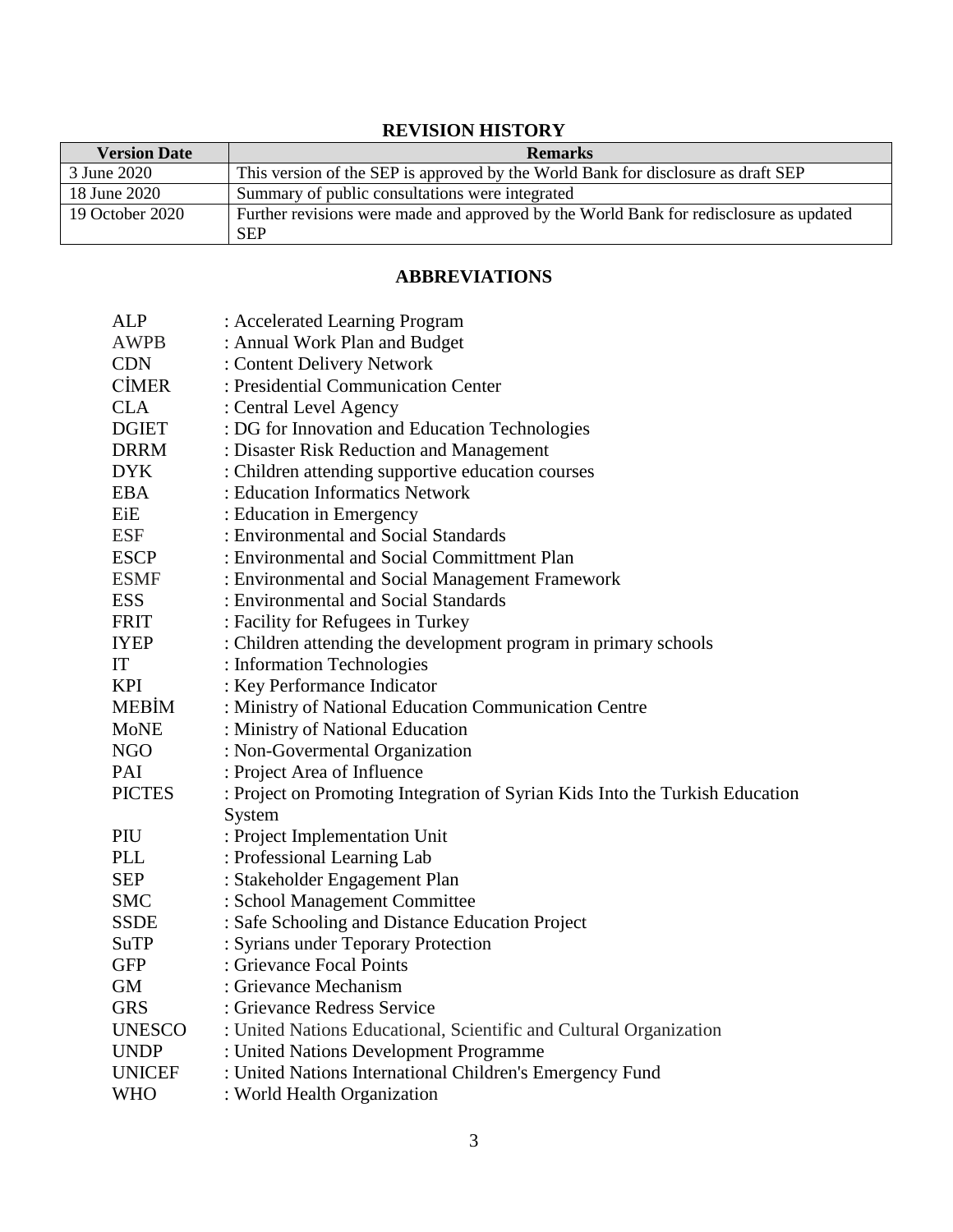#### <span id="page-4-0"></span>**1. Introduction/Project Description**

An outbreak of the COVID-19 caused by the 2019 novel coronavirus (SARS-CoV-2) has spread rapidly across the world since December 2019, following the diagnosis of the initial cases in Wuhan, Hubei Province, China. COVID-19 has since been detected and reported in 189 countries/regions to date<sup>1</sup>. As of May 13, 2020, more than 4.3 million cases have been detected across the world, with 294,879 deaths. The first case was reported in Turkey on March 11, with the number of reported cases climbing exponentially to more than 143,000 cases, of which there have been  $3,952$  deaths<sup>2</sup>.

Since March 11, 2020, the Government of Turkey has gradually introduced a range of public health measures in line with WHO guidance<sup>3</sup>. Measures have included hygiene guidance to closure of major events, social venues, schools and all major commercial outlets, and recommendations to reduce transmission through physical distancing. The Government has also announced a total of TL240 billion (US\$34 billion) economic packages to reduce the impact on firms and targeted households, including deferral of social security and payroll tax on the part of firms, increasing the minimum pension, increased allocation for social assistance beneficiaries, and unspecified provisions for strengthening social services for the elderly.

On March 25, 2020, the Government of Turkey requested the Bank's support to enhance the digital and audio-visual education platform (EBA - Eğitim Bilişim Ağı) to reach the 18,108,860 students enrolled in K-12 education (15,088,592 in public schools, 1,440,577 in private schools, and 1,579,691 in open/distance education). The public-school system is obliged to use EBA as a complementary platform, while it is optional for private schools. The "EBA" learning platform is considered state-of-the-art, but the platform needs urgent upgrades to cope with the massive numbers of concurrent users created by the school closures.

In the education sector, all schools and universities were closed as a result of the COVID-19 pandemic. On March 23, 2020, MoNE initiated distance-based schooling. The Ministry of National Education (MoNE) is delivering distance education services during school closures due to COVID-19 through its online Education Digital Network, EBA (Eğitim Bilişim Ağı)**.** Teachers, students, and parents have access to the EBA learning environment and interface which can be customized for student-specific learning, including calendar, supportive publications and library resources. Unfortunately, the EBA digital platform has proven inadequate to meet the needs of 18 million K-12 students and 1,1 million teachers now requiring additional distance learning services as a result of school closures. Through MEBIM, teachers and parents have reported issues associated with: i) access to the platform and issues with passwords; ii) delivery of incorrect grade content; iii) uploading students' homework; and iv) tracking progress of students and participants on the system.

 $\overline{a}$ 

<sup>&</sup>lt;sup>1</sup> Johns Hopkins University Coronavirus Resource Center.<https://coronavirus.jhu.edu/map.html>

<sup>&</sup>lt;sup>2</sup> Ministry of Health, Republic of Turkey, and Johns Hopkins University Coronavirus Resource Center.

<sup>&</sup>lt;sup>3</sup> See World Bank preliminary note for detailed description of the Turkish health system and pandemic response measures, "Republic of Turkey's Health System Response to Novel Coronavirus (COVID-19)", March 2020, unpublished.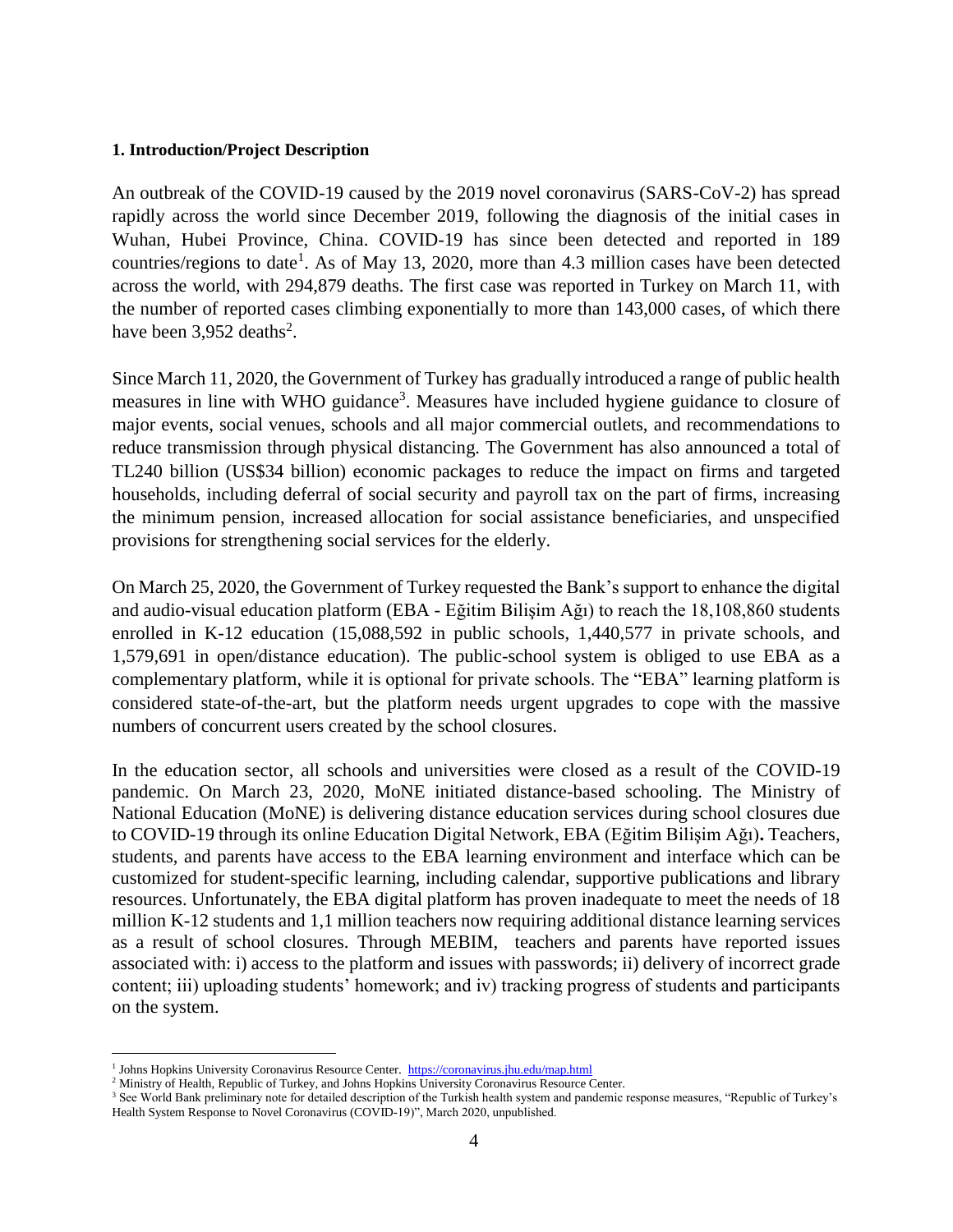Given the significant uncertainty of when schools can reopen, urgent investments are necessary to ensure the MoNE online education platform can support quality distance-based schooling for students and teachers. EBA is a platform that can be strengthened and scaled up not only to respond to the present crises but as an investment for a more resilient delivery of education during different types of emergencies in Turkey. However, the digital education technology program was not fully completed as expected in terms of access and uptake by teachers, students and parents – which is crucially required now.-

The Turkey Safe Schooling and Distance Education (SSDE) Project aims to support Turkey's education sector to provide safe schooling through distance education during the COVID-19 pandemic and for resilient recovery. The proposed Project aims to respond to the COVID-19 needs for safe and interactive distance education and to continue to build a more resilient system for education technology. The Project will significantly contribute to the country's investments in Education Technology and builds the resilience of the education system in the face of crises.

An additional aspect of equitable strategies, MoNE will encourage its central and local network to include the vulnerable groups, low-income families and students, people under temporary protection although device support is not considered as a component of the Project. And further, although there is not a systematic approach to provide equipment for students from low-income families, throughout the process of distance education, local administrations have partially provided the equipment that students require to be able to follow education. Since it was not a coordinated initiative, information about these individual efforts are not recorded yet.

SSDE Project project design includes 3 interrelated components addressing emergency response, transition and education system recovery: (i) Emergency Connectivity and IT Infrastructure for Education in Emergencies; (ii) Digital Content for Safety and Quality; and (iii) Institutional Capacity for Education Technology Resilience. These are detailed next.

<span id="page-5-0"></span>**Component 1: Emergency Connectivity and IT Infrastructure for Infrastructure for Education in Emergencies:** Component 1 consists of two subcomponents that are both dedicated to addressing an emergency situation in the education sector caused by the spread of COVID-19 and respective school closures in the country. Respectively subcomponent 1.1 will address urgent response to ongoing emergency by expanding existing EBA platform and subcomponent 1.2 will address accelerated transition to full scale distant learning solution by financing design, procurement, implementation and testing of the new system. Such new system will also improve sector's resilience to potential future emergencies. Implementation of both subcomponents will be concurrent (not sequential, that is, starting dates of the two subcomponents are the same).

This component would scale up access to distance learning during COVID-19 school closure by building the education sector IT capacity to provide safe and equitable digital-based learning. The underlaying IT infrastructure, current EBA platform and connectivity needed to deliver online education will be enhanced from the current capacity of 300,000 students (simultaneous system users) to 600.000-1 million concurrent system users during the emergency period, and for national reach of approximately 5 million (simultaneous system users) K-12 students through the new system after the emergency period. Current EBA system will be enhanced for COVID-19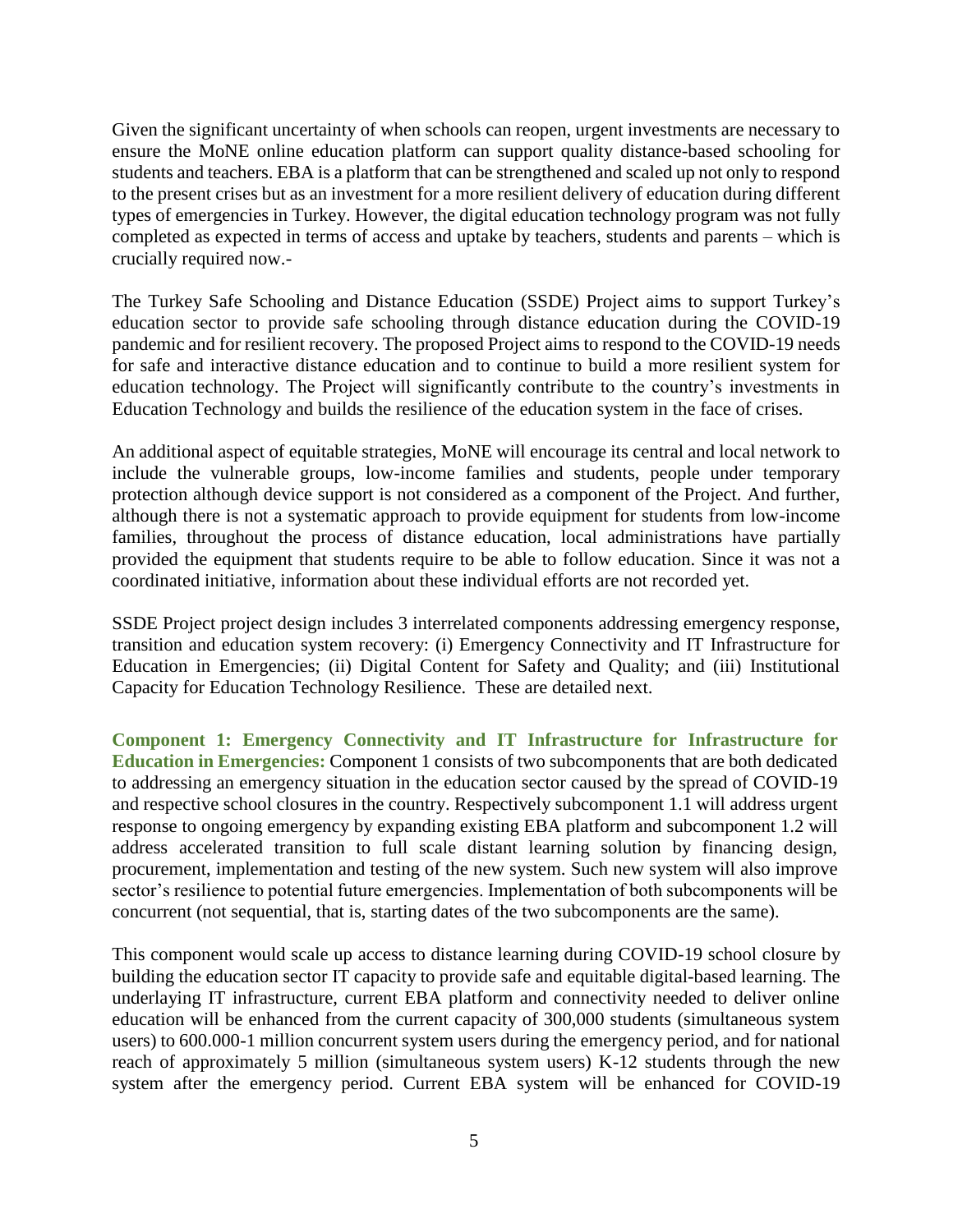emergency period, and the new educational online platform will be developed to provide equitable access to students and teachers with physical disabilities within the project duration.

The Component 1 will consist of two subcomponents:

<span id="page-6-0"></span>Subcomponent 1.1: COVID-19 School Closure Response subcomponent will focus on the most urgent emergency needs to sustain operation of the current online education system (EBA). It is anticipated that activities planned under this subcomponent will be completed within 3 months; it is also understood that in case extension is required, such extension cannot exceed additional 3 month (6 months in total). Ministry has assessed that it is critical to increase simultaneous access to the online system of 600,000-1 million students in approximately 3 months to support the ongoing education process. During this period, system usage will be extended from 300,000 to up to 600,000-1 million students (simultaneous system users). In order to achieve this, the project will finance enhancements of the current EBA system and strengthening of the underlying related IT infrastructure. During the COVID-19 school closures in order to bridge the gap, access to an online and interactive education platform (EBA mobile and web platforms) will be complemented with courses and materials delivered through television. During the Emergency Phase the system will also be enhanced for accessibility to ensure equitable access by students and teachers with physical disability.

<span id="page-6-1"></span>Subcomponent 1.2: Resilient Digital Education System will extend use of the educational online platform from 600,000-1 million concurrent students to 5 million (simultaneous system users) and 100,000 simultaneous virtual classrooms. Given that the current EBA system architecture is not designed to serve that number of simultaneous users, the project will finance a new higher capacity platform and identified digital horizontal infrastructure expansion such as data centers with more storage and processing capabilities or migrating to cloud platform as a service (PaaS) providers, new software architecture, infrastructure as a service, testing and cybersecurity, learning analytics system, and new CDN architecture. The procurements such as service or hardware for the data centers, consultancies, feasibility studies, know-how, etc. at Component 1.1 can also be used at Component 1.2 to the extent that those are compatible with the new system.

<span id="page-6-2"></span>**Component 2: Digital Content for Safety and Quality:** This component would support the distance education content, both during the period of school closures due to COVID-19 and also for a gradual return to classroom-based teaching which is expected to require a more "blended" (on-line and face-to-face) approach. Also, it will build an "Ecosystem" to support continuous digital educational content development, training and blended digital-classroom delivery through partnership with parents, teachers, students, community actors, universities and other education content developers as well as developers of content delivery technology and pedagogical tools.

In general, the component will support immediate and medium-term improvements to the available curricular content. EBA has available a broad range of materials (videos, applications, games, etc.) aligned to curricular needs for pre-school, primary, lower secondary and upper secondary education. On the other hand, a specific ecosystem will be established to increase the quality and quantity of digital contents and education technologies. It will be implemented through two subcomponents, the first focused on the short-term needs of school closure and gradual re-opening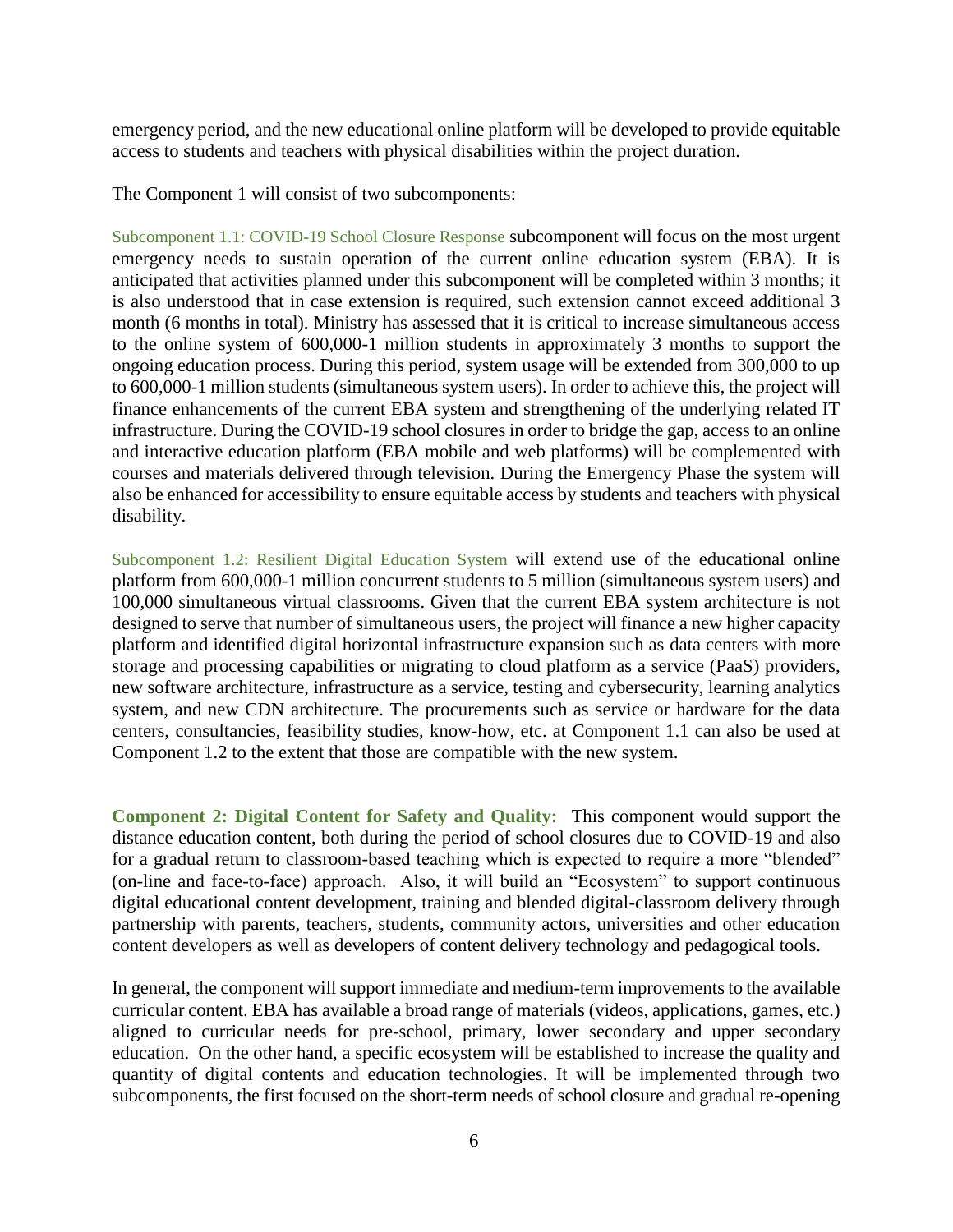due to COVID-19, and the second on building the longer-term education digital content ecosystem for materials and pedagogical tools needed for distance education and blended classes (classroomonline). The two sub-components are:

<span id="page-7-0"></span>Subcomponent 2.1 Digital Content and Pedagogical Support During School Closures and for School Reopening**:** This subcomponent will support the e-learning needs during school closures and reopening due to the present COVID-19 emergency. It will support the adaptation of digital content within the existing EBA platform as well as for television delivery. It will include curriculum aligned digital materials for grades K-12, digital literacy support materials, and messages for COVID-19 safety and other disaster risk reduction and management (DRRM).

<span id="page-7-1"></span>Subcomponent 2.2: Education Innovation and Participatory Ecosystem**:** This subcomponent will establish a sound collaboration and communication with all stakeholders and target groups for the on-going development of digital education materials, pedagogical tools and teacher development. The main implementation strategy is the design and implementation of an inclusive digital content & education technology development ecosystem for education in emergency and normalization times as a result of building the premises of the system improvement and capacity building of EBA Platform. The ecosystem structure will include an "EdTech Innovation Hub" for development and testing of educational digital materials, and "Professional Learning Lab (PLL) to support pedagogical and organizational improvements at the school level.

SEP is a part of Community Engagement and the estimated budget is planned to be be under the Component 2 expenditures. On the other hand, as a part of Grievance Mechanism, a specific call center will also be established within the project budget.

#### <span id="page-7-2"></span>**Component 3: Institutional Capacity for Education Technology Resilience**

This component will strengthen MoNE's structures for the coordination, management, monitoring and evaluation of the project and to sustain the delivery of safe and equitable digital education services. The component includes support for monitoring of project inputs, activities and outputs. For new interventions, such as the development of the EduTech Innovation Hub and blended learning approaches, rigorous impact evaluations will be conducted to inform policy and program scale up. Studies and technical assistance also will build MoNE's preparedness to future crises, while responding to the education challenges of the COVID-19 pandemic. It includes two subcomponents:

<span id="page-7-3"></span>Subcomponent 3.1 Project Management, Monitoring and Impact Evaluation**:** This subcomponent will support the planning, executing, monitoring, controlling and impact evaluation for each component of the project to deliver safe and distance education. The monitoring, controlling and, research activities and impact evaluation will be financed by this subcomponent.

<span id="page-7-4"></span>Subcomponent 3.2 Lessons Learned for Education in Emergencies and E-Learning Resilience: This subcomponent will finance assistance and technical knowledge to consolidate the capacity of MoNE's Education Technology System to address the uncertain extent of the COVID-19 crises, as well as to be better prepared to face any future crises.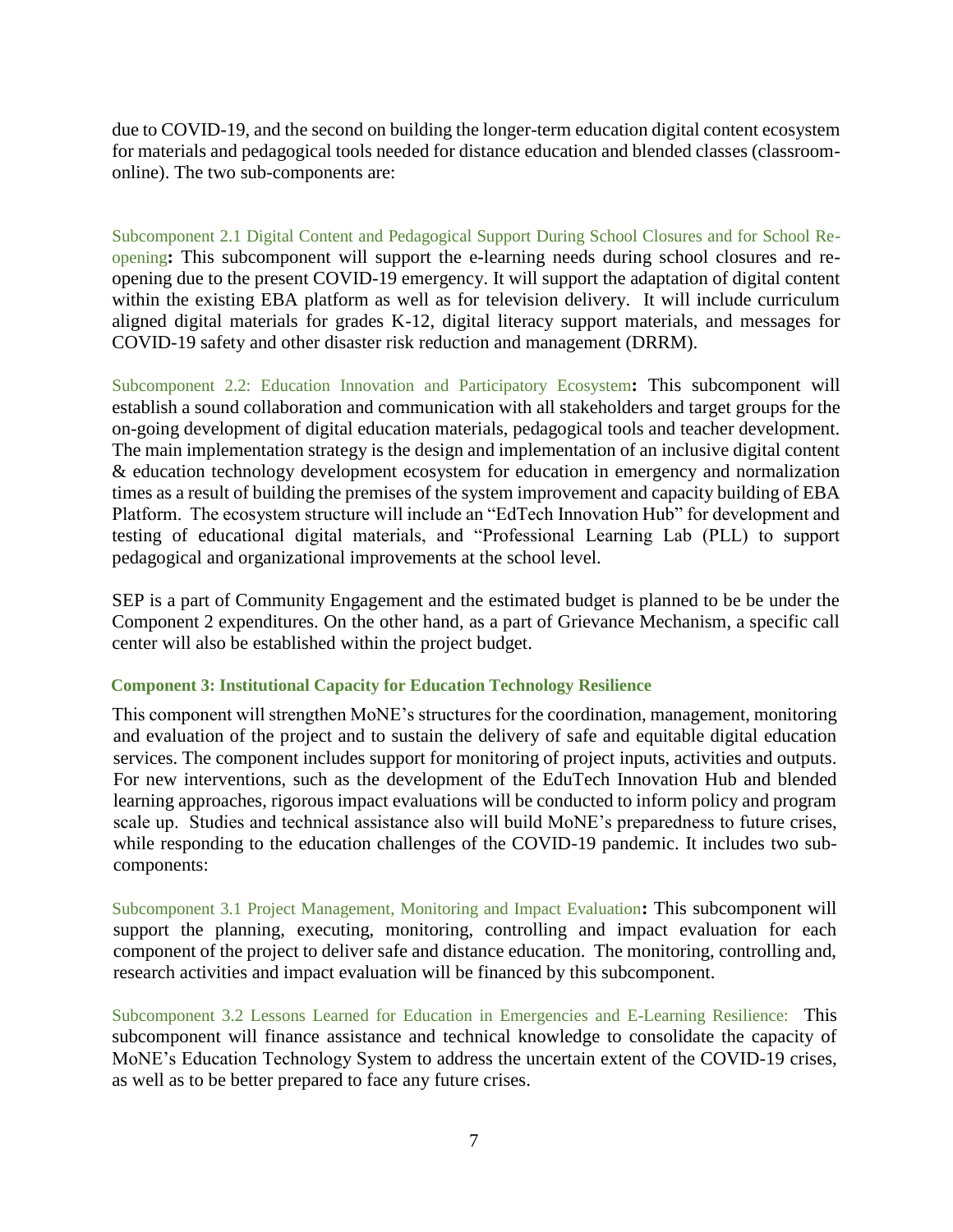For new interventions, such as the development of the EdTech Innovation Hub and blended learning approaches, rigorous impact evaluations will be conducted to inform policy and program scale up. Studies and technical assistance also will build MoNE's preparedness to future crises, while responding to the education challenges of the COVID-19 pandemic.

Turkey Safe Schooling and Distance Education Project is being prepared under the World Bank's Environment and Social Framework (ESF). As per the Environmental and Social Standard ESS 10 Stakeholders Engagement and Information Disclosure, the implementing agencies should provide stakeholders with timely, relevant, understandable and accessible information, and consult with them in a culturally appropriate manner, which is free of manipulation, interference, coercion, discrimination and intimidation.

The overall objective of this SEP is to define a program for stakeholder engagement, including public information disclosure and consultation, throughout the entire project cycle. The SEP outlines the ways in which the project team will communicate with stakeholders and includes a mechanism by which people can raise concerns, provide feedback, or make complaints about project and any activities related to the project. The involvement of the local population is essential to the success of the project in order to ensure smooth collaboration between project staff and local communities and to minimize and mitigate environmental and social risks related to the proposed project activities. In the context of infectious diseases, broad, culturally appropriate, and adapted awareness raising activities are particularly important to properly sensitize the communities to the risks related to infectious diseases.

#### <span id="page-8-0"></span>**2. Brief Summary of Previous Stakeholder Engagement Activities**

When the COVID-19 process started in Turkey, MoNe rapidly organized for distance education activities. In this context, primary and secondary education and high school education has begun to be delivered via television in collaboration with TRT (Turkish Radio Television) and MoNE. Directorate General for Innovation and Educational Technologies (DGIET) has had the key responsibility in distance education with EBA platform. All the students together with their families and guardians and teachers could access the digital educational content provided on EBA. To facilitate the access to EBA, GSM operators supported the process by providing internet package support for students and families to access EBA from home. Upon the decision of distance education made by the Ministry of National Education, free monthly internet support provided to all users by the GSM operators for EBA mobile access was increased from 3 GB to 6GB by Turkcell and Vodafone, and to 8 GB by Turk Telekom, Pttcell, Teknosacell, Bimcell and Vestelcell. Users have free access to EBA content up to 8 GB per month. In addition, local administrations provided equipment support for students in need. This way, the end users and target group of EBA are actively participating in distance education and EBA.

The expansion of the EBA platform provided the opportunity to also expand its use to obtain important feedback from teachers, parents and students at nationl level. Teachers and parents sent comments and requests related to the exising distance learning program, but also more general requests, opinions and complaints are frequently received from students, teachers and parents alike. The two-way feedback mechanism has contributed to EBA's continuous development.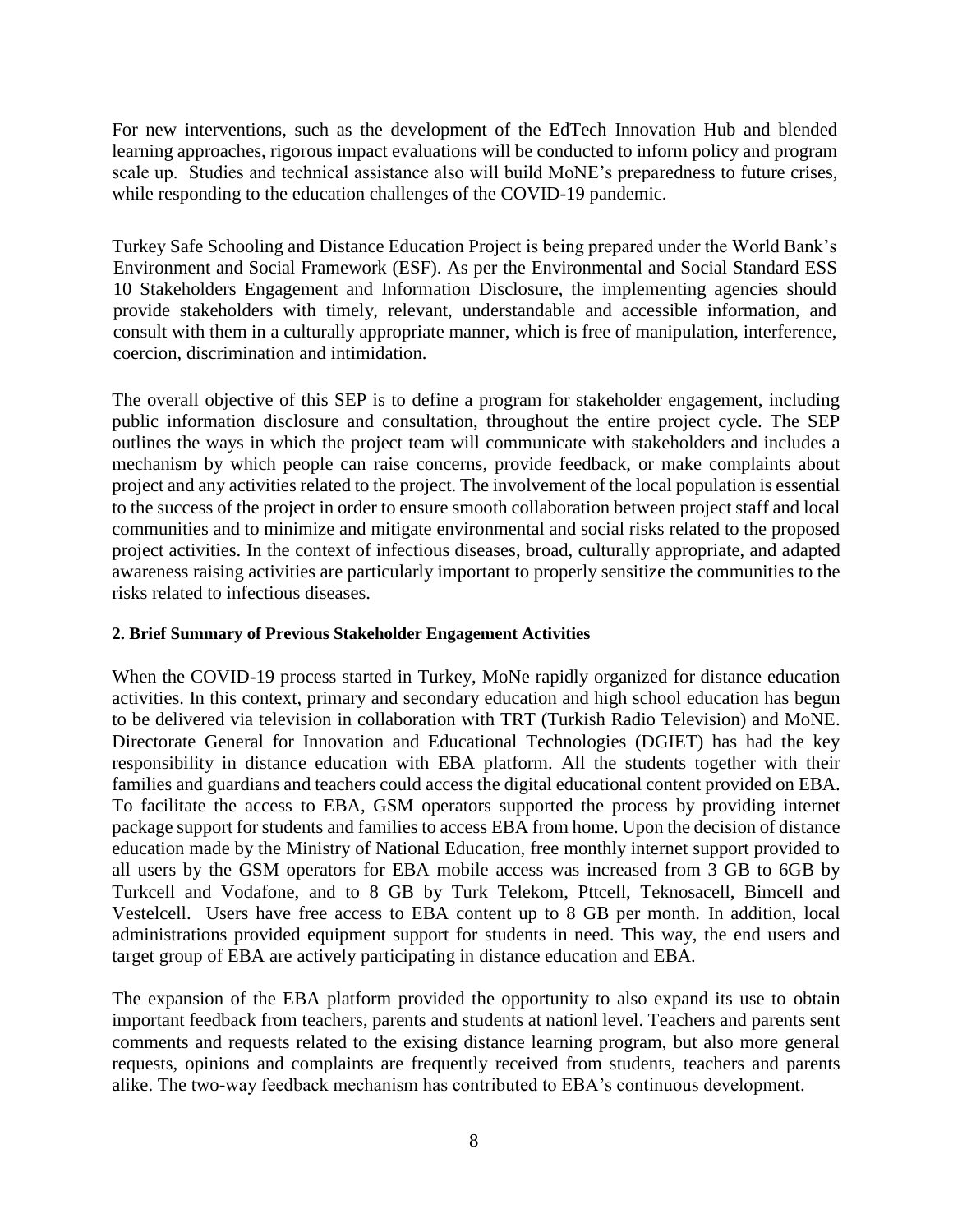During the period 23rd March-1st May 2020, through the support section of EBA (EBA Destek), teachers and parents have submitted more than 52,800 e-mails. The topics of the e-mails were mainly about distance learning, the functioning of EBA, and the educational materials. In addition. in order to address the inquiries and support the needs of families, guardians, teachers and students, a specific online assistance (chatbot) system (EBA Asistan) was designed and implemented in the homepage of the EBA platform (on 13rd April 2020). To date, EBA Asistan has answered 5,356,315 questions.

All communication mechanisms of MoNE and DGIET mentioned above, have been put into operation to meet the demands of all stakeholders. A great deal of feedback from MEBIM (call center), CIMER (Presidential Communication Center), EBA Destek and EBA Asistan have been collected and analyzed. While most communication with the various stakeholders was related to questions, queries and comments about the distance education rather than complaints, such queries at the same time reflected on the functionality of the system and thus has been very valuable feedback for MoNE. DGIET thus benefitted greatly from all feedback which contributed to the preparation process of the SSDE project design. The feedback from all stakeholders is continuously being collected and will be used during the implementation phase of SSDE Project.

# <span id="page-9-0"></span>**2.1 Disclosure and Feedback from Consultations**

Between May 29<sup>th</sup> till June 5<sup>th</sup> 2020, MoNE disclosed the draft Stakeholder Engagement Plan incountry and made it public for virtual consultations, due to the social distancing measures and restrictions under the COVID 19 pandemic. MoNE publicized the disclosure and asked public for feedback through its socia media channels, website and email accounts.

In order to engage vulnerable groups when consulting, MoNE utilized NGOs and local networks to consult and receive feedback from students, parents of these vulnerable groups. During consultations, more than 6000 views/feedback/concerns/demands were received from provincial directorates of MoNE, teachers, students, parents, international institutions (ie. UNICEF) and NGOs shared with MoNE. A detailed summary of consultations is attached in Annex-1. The main topics that came out from the feedback process was:

- Device support,
- Free Internet provision for live lessons broadcasting on internet/TV,
- Training activities for teachers, students and parents to increase digital literacy
- Promoting Parents' participation,
- A national live lessons program,
- Increasing Internet access in rural areas,
- Integrating monitoring and evaluation,
- Attendance report in distance education.

MoNE has already considered majority of the comments and integrated into project design. On the device support, especially for the vulnerable groups, this is already considered through the support of local authorities and networks and improving accessibility and equity will also be part of the Research and development program support areas in order to ensure equitable distance education for all.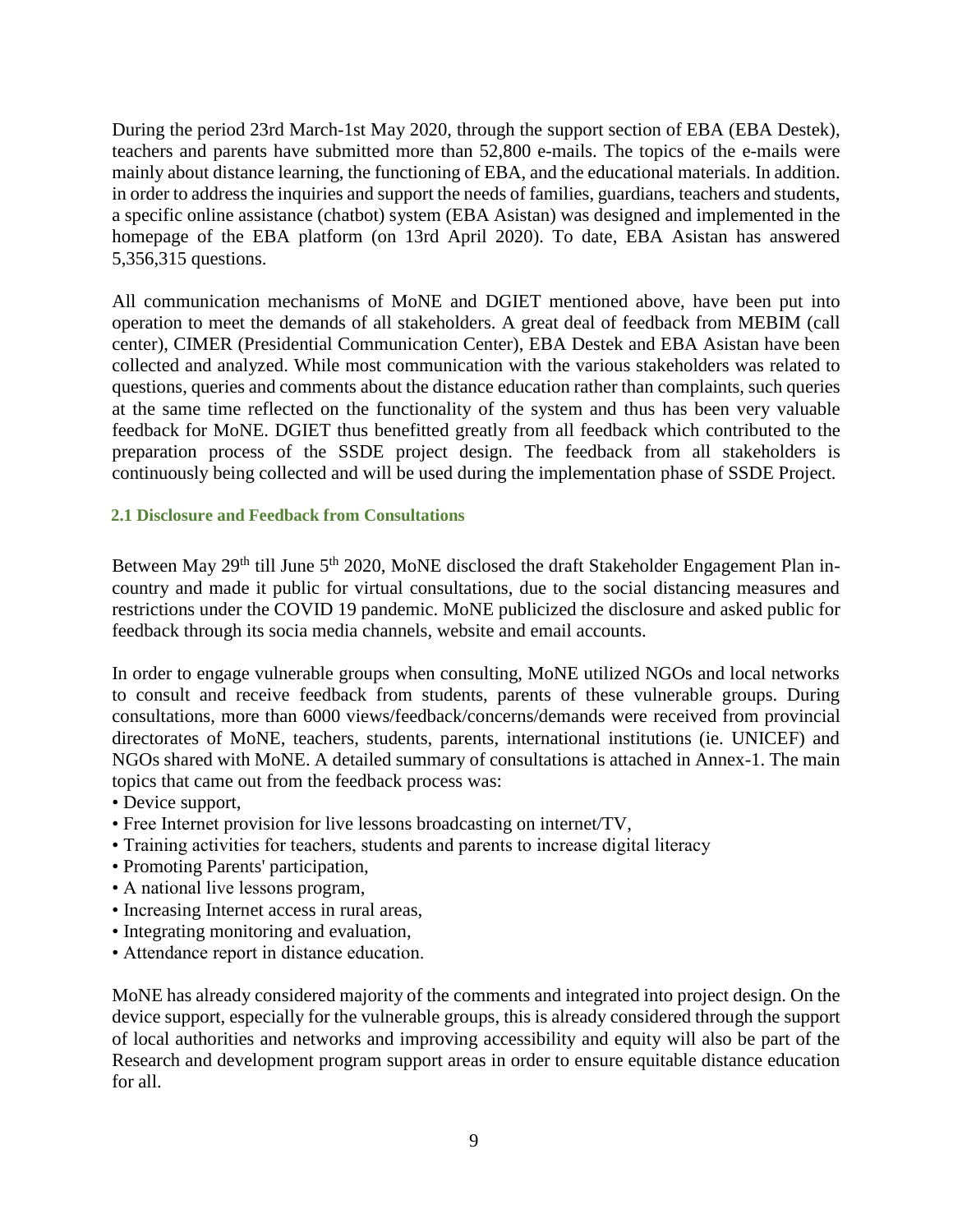#### <span id="page-10-0"></span>**3. Stakeholder Identification and Analysis**

Project stakeholders are defined as individuals, groups or other entities who:

- (i) are impacted or likely to be impacted directly or indirectly, positively or adversely, by the Project (also known as 'affected parties'); and
- (ii) may have an interest in the Project ('other interested parties'). They include individuals or groups whose interests may be affected by the Project and who have the potential to influence the Project outcomes in any way.

Cooperation and negotiation with the stakeholders throughout the Project development often also require the identification of persons within the groups who act as legitimate representatives of their respective stakeholder group, i.e. the individuals who have been entrusted by their fellow group members with advocating the groups' interests in the process of engagement with the Project. Community representatives may provide helpful insight into the local settings and act as main conduits for dissemination of the Project-related information and as a primary communication/liaison link between the Project and targeted communities and their established networks. Verification of stakeholder representatives (i.e. the process of confirming that they are legitimate and genuine advocates of the community they represent) remains an important task in establishing contact with the community stakeholders. Legitimacy of the community representatives can be verified by talking informally to a random sample of community members and heeding their views on who can be representing their interests in the most effective way.

# <span id="page-10-1"></span>**3.1 Methodology**

In order to meet best practice approaches, the project will apply the following principles for stakeholder engagement:

- *Openness and life-cycle approach*: public consultations for the project(s) will be arranged during the whole life-cycle, carried out in an open manner, free of external manipulation, interference, coercion or intimidation;
- *Informed participation and feedback*: information will be provided to and widely distributed among all stakeholders in an appropriate format; opportunities are provided for communicating stakeholders' feedback, for analyzing and addressing comments and concerns;
- *Inclusiveness and sensitivity:* stakeholder identification is undertaken to support better communications and build effective relationships. The participation process for the projects is inclusive. All stakeholders at all times encouraged to be involved in the consultation process. Equal access to information is provided to all stakeholders. Sensitivity to stakeholders' needs is the key principle underlying the selection of engagement methods.

For the purposes of effective and tailored engagement, stakeholders of the proposed project can be divided into the following core categories:

 **Affected Parties** – persons, groups and other entities within the Project Area of Influence (PAI) that are directly influenced (actually or potentially) by the project and/or have been identified as most susceptible to change associated with the project, and who need to be closely engaged in identifying impacts and their significance, as well as in decision-making on mitigation and management measures;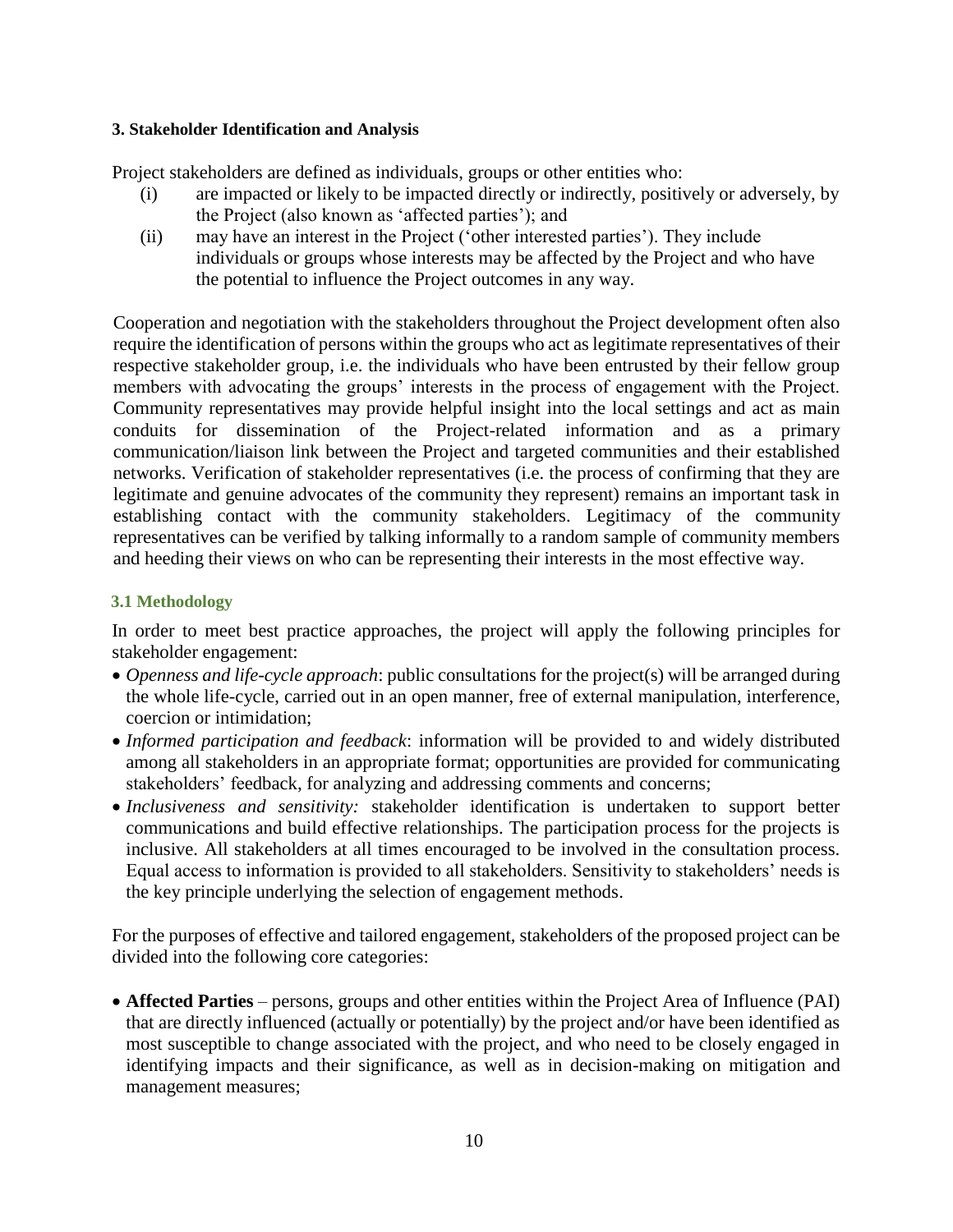- **Other Interested Parties** individuals/groups/entities that may not experience direct impacts from the Project but who consider or perceive their interests as being affected by the project and/or who could affect the project and the process of its implementation in some way; and
- **Vulnerable Groups** persons who may be disproportionately impacted or further disadvantaged by the project(s) as compared with any other groups due to their vulnerable status<sup>4,</sup> and that may require special engagement efforts to ensure their equal representation in the consultation and decision-making process associated with the project.

# <span id="page-11-0"></span>**3.2. Affected Parties**

Affected Parties include the national student population from Kindergarten to Grade 12 (K-12) as well as all teaching staff, local communities, community members and other parties that may be subject to direct impacts from the Project. Specifically, the following individuals and groups fall within this category:

- Approximately 16.5 million students and 1.1 million teachers in K-12 public and private schools, who are obliged to follow the EBA distance-based course schedule in three shifts during the days;
- Teachers trained through the project via online platforms (on distance-based pedagogical practices, classroom organization, and IT support);
- Parents and guardians who will undergo special programs to cope with COVID-19 emergency home-schooling
- Households and communities reached with COVID-19 risk mitigation and educational information and materials;
- Ministry of National Education (MoNE) staff and consultants;
- Provincial Level Education Directorates and District Level Education Directorates,
- School Management Committees (SMCs) at local/school level; Public institutions directly involved with the project or responding to the COVID-19 emergency such as the Directorate General for Innovation and Education Technologies (DGIET) and other directorate generals (DGs) responding to the COVID-19 emergency.

# <span id="page-11-1"></span>**3.3. Other Interested Parties**

The projects' stakeholders also include parties other than the directly affected communities, including:

- Approximately 1.5 million students in open education who may benefit indirectly by accessing educational materials and other references from EBA.
- Lifelong learners (adults) who may benefit indirectly by accessing educational materials and other references from EBA.
- Ministry of Health;

 $\overline{a}$ 

- Ministry of Family, Labour and Social Services;
- Ministry of Treasury and Finance;
- Ministry of Industry and Technology;

<sup>4</sup> Vulnerable status may stem from an individual's or group's race, national, ethnic or social origin, color, gender, language, religion, political or other opinion, property, age, culture, literacy, sickness, physical or mental disability, poverty or economic disadvantage, and dependence on unique natural resources.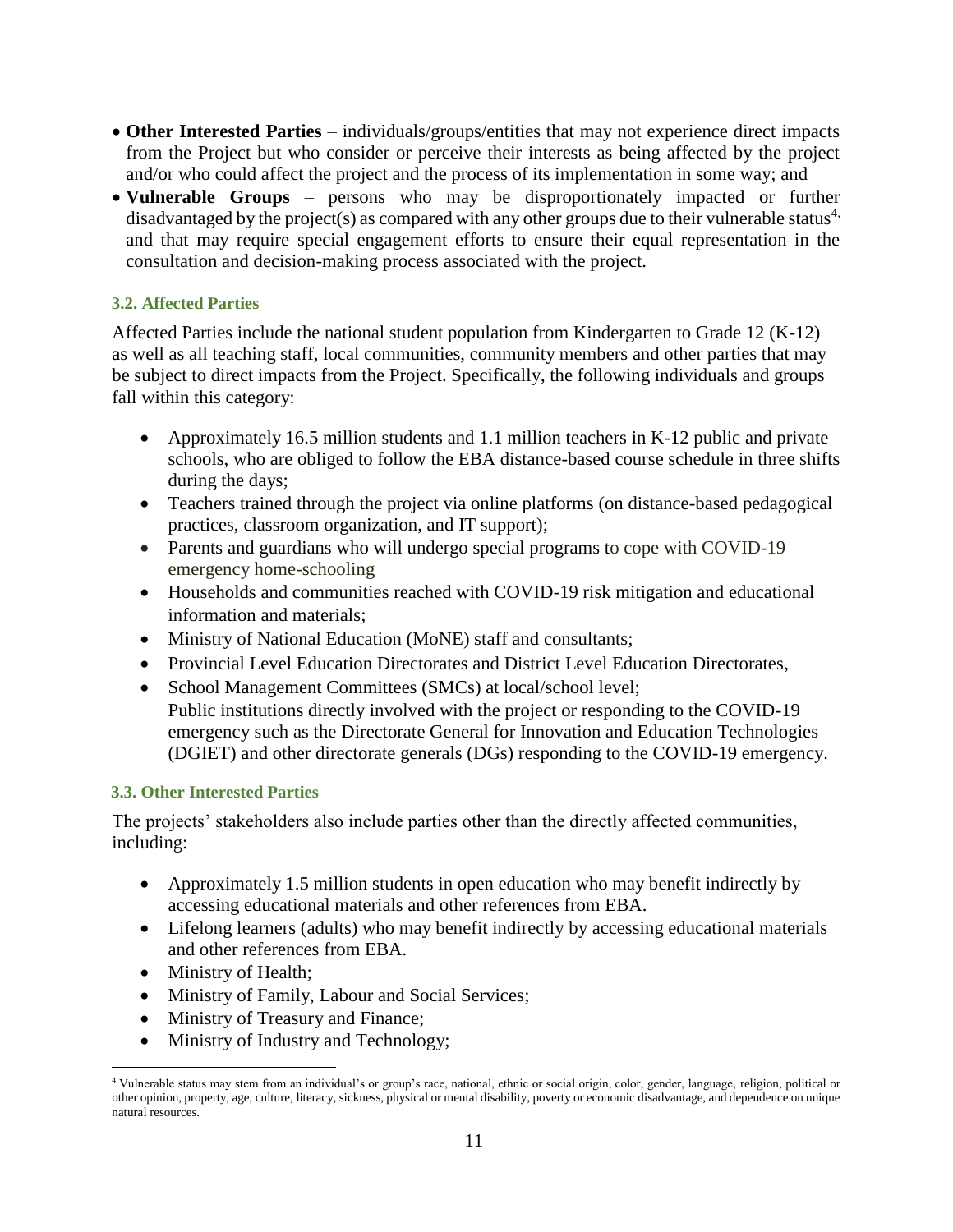- Experts, academicians, edutech startups and established companies in technology, education, research and innovation;
- National/international internet service providers;
- Civil society groups and NGOs on regional, national and local levels
- Business owners and providers of services, goods and materials within the project
- Mass media and associated interest groups, including local, regional and national printed and broadcasting media, digital/web-based entities, and their associations
- United Nation's specialized agencies such as UNESCO, UNICEF, WHO, UNDP;
- Other international aid or financing agencies.

# <span id="page-12-0"></span>**3.4. Disadvantaged / Vulnerable Individuals or Groups**

It is particularly important to understand whether project impacts may disproportionately fall on disadvantaged or vulnerable individuals or groups, who often do not have a voice to express their concerns or understand the impacts of a project and to ensure that awareness raising and stakeholder engagement with disadvantaged or vulnerable individuals or groups to be adapted to take into account such groups or individuals particular sensitivities, concerns and cultural sensitivities and to ensure a full understanding of project activities and benefits. The vulnerability may stem from person's origin, gender, age, health condition, economic problems, disadvantaged status in the community dependence on other individuals or natural resources, etc. Engagement with the vulnerable groups and individuals often requires the application of specific measures and assistance aimed at the facilitation of their participation in the project-related decision making so that their awareness of and input to the overall process are commensurate to those of the other stakeholders.

Within the Project, the vulnerable or disadvantaged groups may include and are not limited to the following:

- Syrians under temporary Protection (SuTP) and other refugees;
- Communities in hard-to-reach areas, including migrants and displaced populations with existing risks compounded by COVID-19;
- Children from homes of low socio-economic status, as they are most likely deprived from the distance learning, connectivity and devices with low ability to support to support home-based self-learning;
- Children with special educational needs (students with visual and hearing impairements will be addressed):
- Children attending the development program in primary schools (IYEP);
- Children attending supportive education courses (DYK)
- Children of martyrs and veterans

Furthermore, the risk of family environments not able to support the self-learning is higher in vulnerable groups. Vulnerable groups within the communities where the project will be implemented will be further confirmed and consulted through dedicated means, as appropriate. Description of the methods of engagement that will be undertaken by the project is provided in the following sections.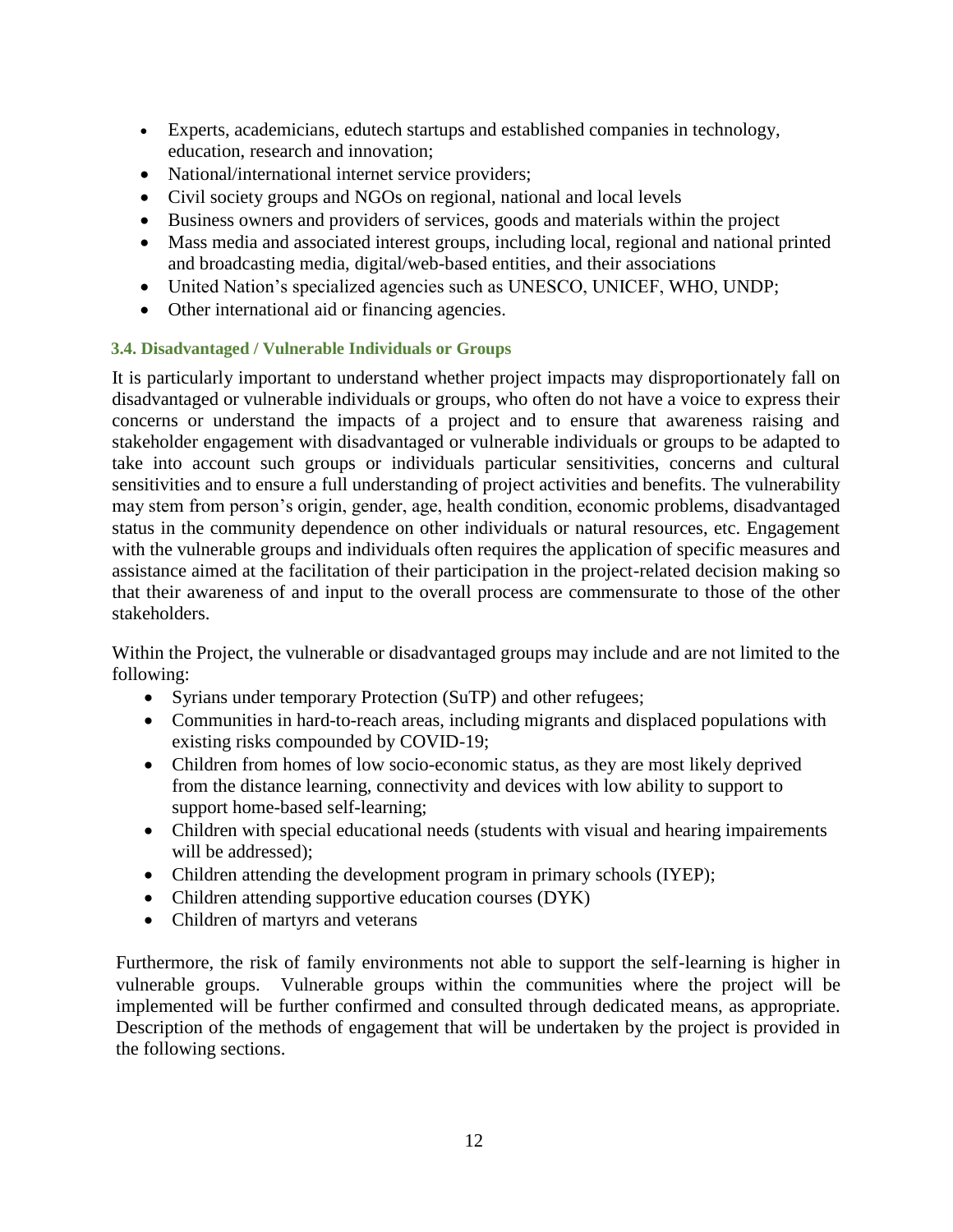Many international organizations with the participation of UN Agencies, Bilateral Donors and EU funded programs, such as the Facility for Refugees in Turkey (FRIT) are supporting MoNE to respond to COVID-19, by adapting their education programs, and developing new "education in emergencies" (EiE) strategies. For example, UNICEF has is providing awareness and communication programs on risk reduction for education communities, providing various distance education support tools through their country and global websites, as well as adapting their accelerating learning program (ALP). UNICEF is also providing direct support to MoNE during school closure pandemic, including distance education for students in the autism spectrum and other developmental challenges. GiZ and other donors are supporting technical and vocational education and youth-at-risk. The EU, under its Facility for Refugees in Turkey program, finances various education programs for Syrians under Temporary Protection (SuTP), including directly through MoNE and its Program for Inclusion of Syrian Children into the Turkish Education System (PICTES). The project will support all these programs which are in dire need of a strengthened digital education of platform to continue to provide their education programs for vulnerable groups during COVID-19 school closures.

#### <span id="page-13-0"></span>**4. Stakeholder Engagement Program**

#### <span id="page-13-1"></span>**4.1. Summary of Stakeholder Engagement Done During Project Preparation**

For social communication and involvement, safe and distance education program is especially targeting parents and guardians to facilitate their involvement in the distance education programs of their children, as well as disseminating COVID-19 protection and risk mitigation information. MoNE is also sensitizing key groups including policy makers, the media, private sector and NGOs to form partnerships for safe education delivery during the COVID-19 crisis. The project will monitor the number of partnership protocols signed and implemented by DGIET.

# <span id="page-13-2"></span>**4.2. Summary of Project Stakeholder Needs and Methods, Tools and Techniques for Stakeholder Engagement**

Different engagement methods are proposed and cover different needs of the stakeholders – but in view of the COVID-19 crisis, direct face-to-face consultation and interaction have to be avoided in favour of digital interaction, electronic media and print:

| <b>Project stage</b>                 | <b>Target stakeholders</b>                                                                                                                                                          | Preferred communication/engagement methods, tools<br>and techniques                                                                                                                                                                                                                                                   |
|--------------------------------------|-------------------------------------------------------------------------------------------------------------------------------------------------------------------------------------|-----------------------------------------------------------------------------------------------------------------------------------------------------------------------------------------------------------------------------------------------------------------------------------------------------------------------|
| <b>During Project</b><br>Preparation | Government entities; students<br>and their parent/guardians,<br>local communities; vulnerable<br>groups; NGOs and academics;<br>educational staff; media<br>representatives; others | Dissemination of information via MoNE and EBA<br>website, Social Media, SMS (if available) supplemented<br>by TV and radio broadcasting; and online meetings,<br>including with vulnerable groups while making<br>appropriate adjustments to formats in order to take into<br>account the need for social distancing. |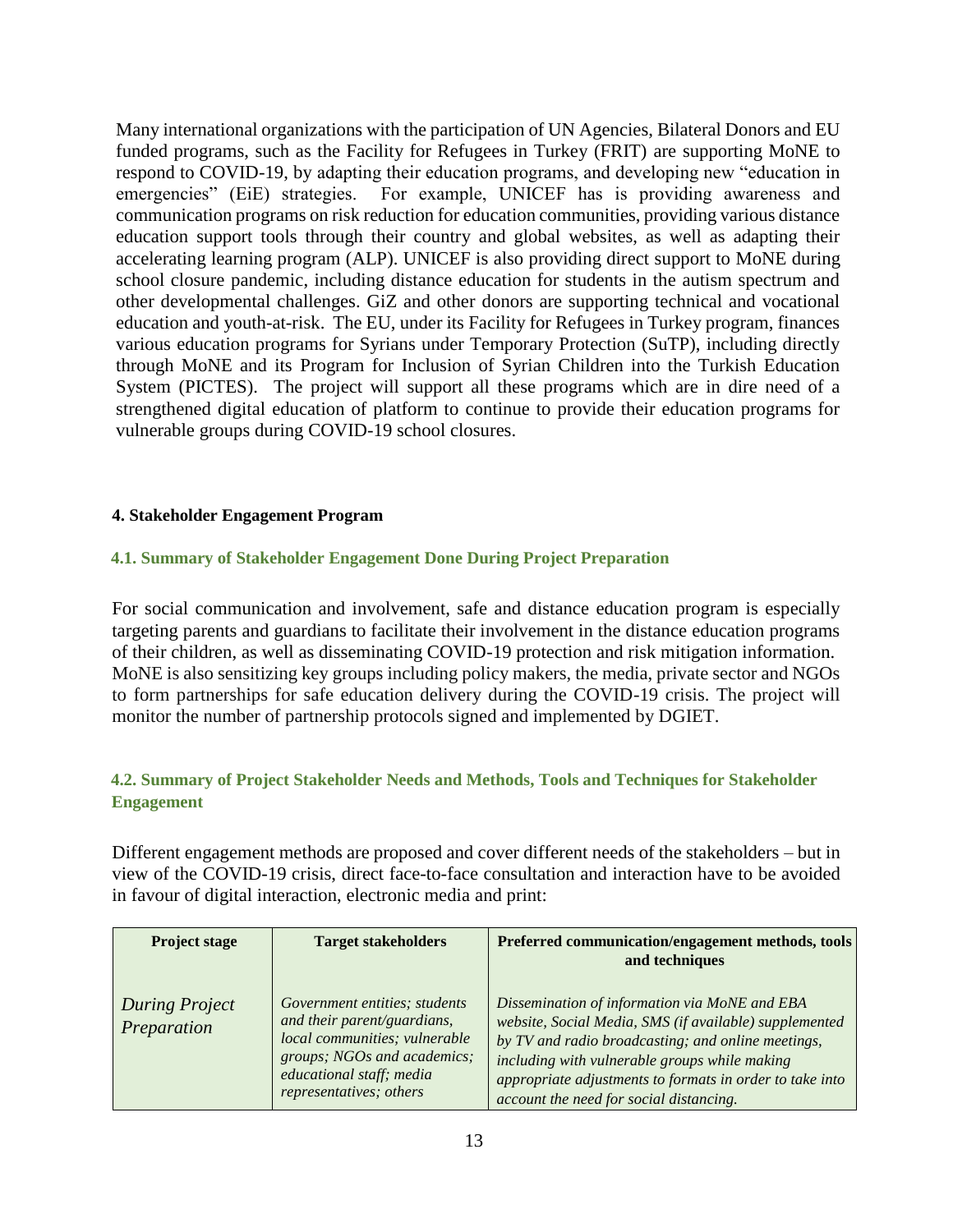| <b>During Project</b><br>Implementation | MoNE staff and consultants,<br><b>DGIET, Provincial &amp; District Level</b><br><b>Education Directorates, other</b><br>government entities; students<br>and their parent/guardians,<br>local communities; vulnerable<br>groups; NGOs and academics;<br>educational staff; media<br>representatives; others | Public notices; Electronic publications and press<br>releases on the MoNE and EBA web-site & via social<br>media; Press releases in the local media; Consultation<br>meetings, separate focus group meetings with vulnerable<br>groups, while making appropriate adjustments to<br>consultation formats in order to take into account the<br>need for social distancing (e.g., use of mobile technology<br>such as telephone calls, SMS, etc). |
|-----------------------------------------|-------------------------------------------------------------------------------------------------------------------------------------------------------------------------------------------------------------------------------------------------------------------------------------------------------------|------------------------------------------------------------------------------------------------------------------------------------------------------------------------------------------------------------------------------------------------------------------------------------------------------------------------------------------------------------------------------------------------------------------------------------------------|
|                                         | Children from low socio-<br>economic background                                                                                                                                                                                                                                                             | Classroom teachers follow up with parents and<br>children daily and weekly on their progress and<br>catch up courses via phone or face-to-face,<br>depending on the public health situation.<br>Teachers will continue to share and disseminate<br>information as relevant, regarding project<br>benefits                                                                                                                                      |
|                                         |                                                                                                                                                                                                                                                                                                             | TV broad-casting and radio-broadcasting will<br>be majorly followed, as accest to Internet for<br>these groups maybe limited.                                                                                                                                                                                                                                                                                                                  |
|                                         |                                                                                                                                                                                                                                                                                                             | For those parents with mobile phones, free<br>internet will be provided to support distance<br>education content and guidance for parents                                                                                                                                                                                                                                                                                                      |
|                                         | For<br>children<br>temporary<br>and television                                                                                                                                                                                                                                                              | under Classroom teachers follow up with parents and<br>protection children daily and weekly on their progress and<br>regime who might have catch up courses via phone or face-to-face,<br>limited access to Internet depending on the public health situation.<br>Printing materials to complement the online                                                                                                                                  |
|                                         |                                                                                                                                                                                                                                                                                                             | education system and continuing education in<br>coordination with these materials                                                                                                                                                                                                                                                                                                                                                              |
|                                         |                                                                                                                                                                                                                                                                                                             | Engage with PICTES and other MoNE partners<br>to disseminate project related information in<br>community centers of Turkish Red Crescent<br>(Kizilay) and of other NGOs.                                                                                                                                                                                                                                                                       |
|                                         | Children with disabilities                                                                                                                                                                                                                                                                                  | In cooperation with the Directorate General of<br><b>Special Education and Guidance Services</b>                                                                                                                                                                                                                                                                                                                                               |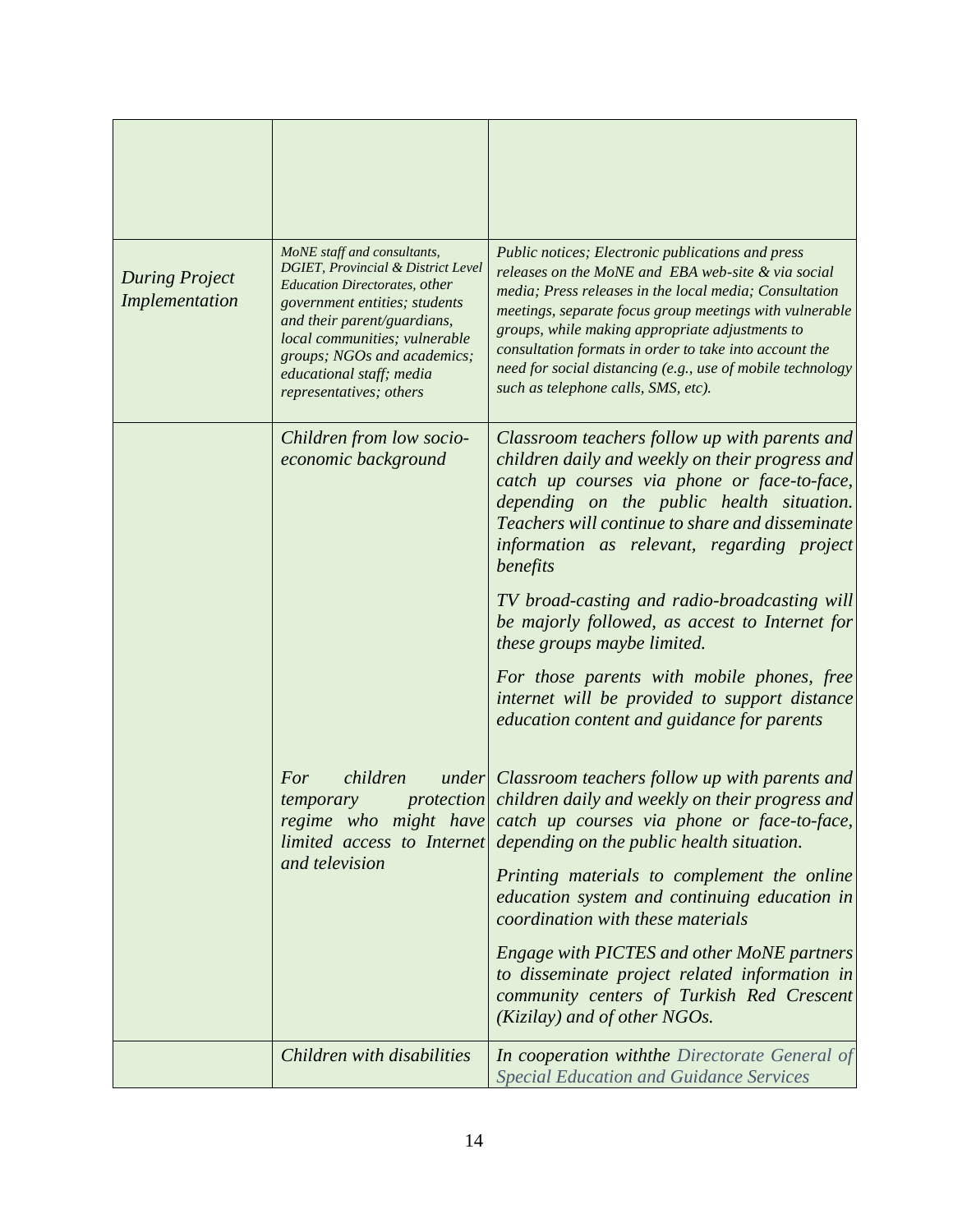|  | The project aims to develop new digital content<br>tailor made for different disability needs of<br>children.                                                                                |  |
|--|----------------------------------------------------------------------------------------------------------------------------------------------------------------------------------------------|--|
|  | Project information dissemination will be made<br>through teachers of children with disabilities in<br>these special education schools. Relevant<br>parental guidance will also be provided. |  |

# <span id="page-15-0"></span>**4.3. Proposed Strategy for Information Disclosure**

A preliminary strategy for information disclosure is as follows:

| <b>Project stage</b>                    | <b>Target stakeholders</b>                                                                                                                                                                                                                                                                                | List of<br>information to be<br>disclosed                                                                                                                                                      | <b>Methods and timing proposed</b>                                                                                                                                                                                                                                                                                                                                                                                                                    |
|-----------------------------------------|-----------------------------------------------------------------------------------------------------------------------------------------------------------------------------------------------------------------------------------------------------------------------------------------------------------|------------------------------------------------------------------------------------------------------------------------------------------------------------------------------------------------|-------------------------------------------------------------------------------------------------------------------------------------------------------------------------------------------------------------------------------------------------------------------------------------------------------------------------------------------------------------------------------------------------------------------------------------------------------|
| <b>During Project</b><br>Preparation    | Government entities;<br>students and their<br>parent/guardians, local<br>communities; vulnerable<br>groups; NGOs and<br>academics; educational<br>staff; media<br>representatives; others                                                                                                                 | Project concept,<br>E&S principles and<br>obligations,<br>documents,<br>Consultation<br>process/SEP,<br>Project documents-<br>ESMF, ESCP, GM<br>procedure,<br>Update on project<br>development | Dissemination of information via MoNE and<br>EBA website, Social Media, SMS (if<br>available) supplemented by TV and radio<br>broadcasting; and online meetings, including<br>with vulnerable groups while making<br>appropriate adjustments to formats in order<br>to take into account the need for social<br>distancing. Press releases in the local media.                                                                                        |
| <b>During Project</b><br>Implementation | MoNE staff and consultants,<br>DGIET, Provincial &<br><b>District Level Education</b><br>Directorates, other<br>government entities;<br>students and their<br>parent/guardians, local<br>communities; vulnerable<br>groups; NGOs and<br>academics; educational<br>staff; media<br>representatives; others | Project documents, ,<br>SEP, relevant E&S<br>documents, GM<br>procedure, regular<br>updates on Project<br>development                                                                          | Public notices; Electronic publications and<br>press releases on the MoNE and EBA web-<br>site & via social media; Press releases in the<br>local media; Consultation meetings, separate<br>focus group meetings with vulnerable groups,<br>while making appropriate adjustments to<br>consultation formats in order to take into<br>account the need for social distancing (e.g.,<br>use of mobile technology such as telephone<br>calls, SMS, etc). |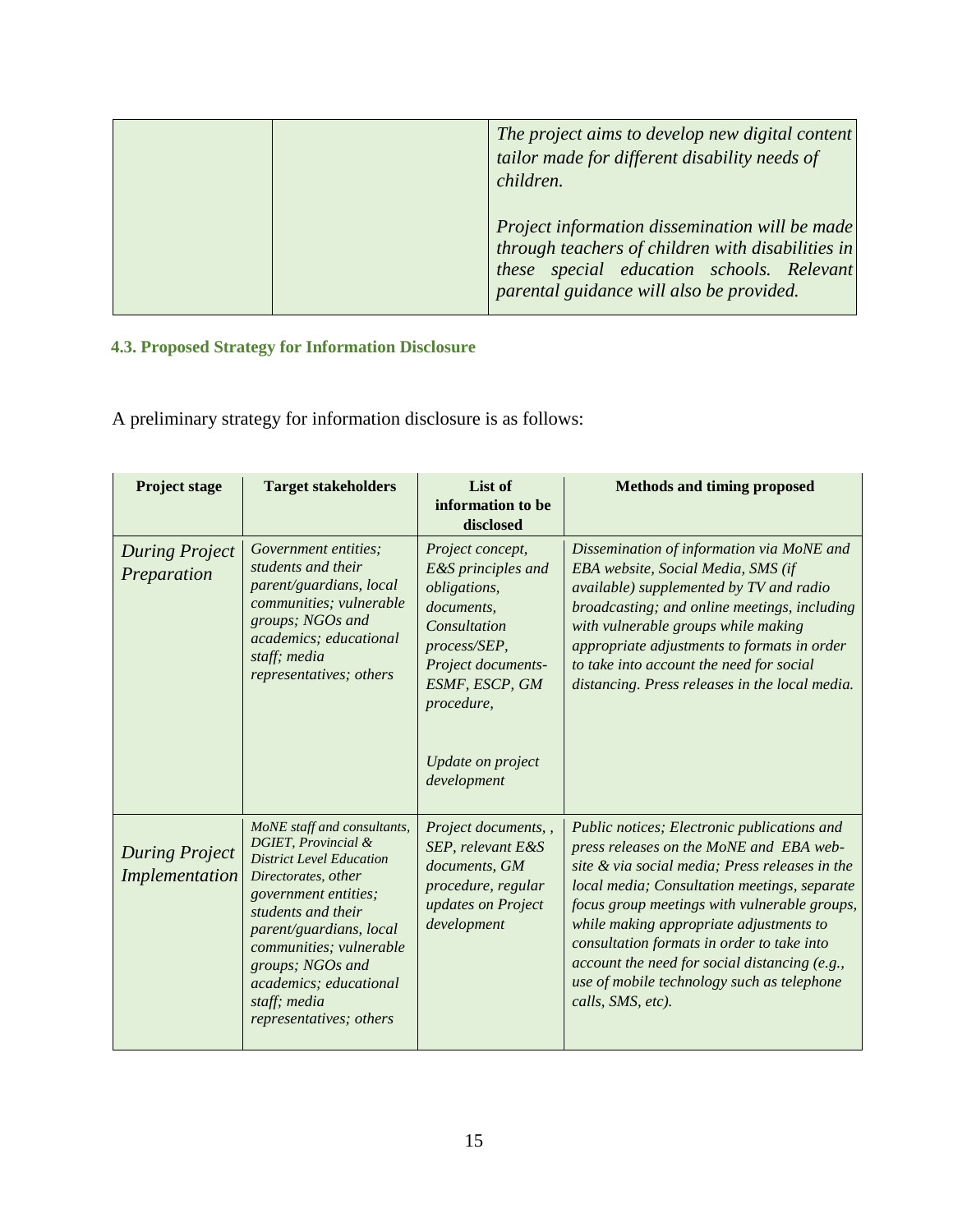# <span id="page-16-0"></span>**4.4. Stakeholder Engagement Plan**

| <b>Project stage</b>      | Topic of consultation /<br>message                                                                                                                                                                                              | <b>Method</b> used                                                                                                                                                                                                                                                                                                                                                                                                                                                                                                                                                                                                                                                                                                                                                                                   | <b>Target stakeholders</b>                                                                                                                                                                                                                                                                                                        | <b>Responsibilit</b><br>ies |
|---------------------------|---------------------------------------------------------------------------------------------------------------------------------------------------------------------------------------------------------------------------------|------------------------------------------------------------------------------------------------------------------------------------------------------------------------------------------------------------------------------------------------------------------------------------------------------------------------------------------------------------------------------------------------------------------------------------------------------------------------------------------------------------------------------------------------------------------------------------------------------------------------------------------------------------------------------------------------------------------------------------------------------------------------------------------------------|-----------------------------------------------------------------------------------------------------------------------------------------------------------------------------------------------------------------------------------------------------------------------------------------------------------------------------------|-----------------------------|
| Preparation               | Need of the project<br>$\bullet$<br>planned activities<br>$\bullet$<br>E&S principles,<br>$\bullet$<br>Environment and<br>social risk and impact<br>management/ESMF<br><b>Grievance Redress</b><br>$\bullet$<br>mechanisms (GM) | Public notices; Electronic<br>$\bullet$<br>publications and press<br>releases on the MoNE and<br>EBA web-site & via social<br>media; MEBIM queries; press<br>releases in the local media;<br>Consultation meetings, virtual<br>or actual consultations, incl.<br>separate focus group<br>meetings with vulnerable<br>groups, while making<br>appropriate adjustments to<br>consultation formats in order<br>to take into account the<br>official normalization<br>schedule and the need for<br>social distancing (e.g., use of<br>mobile technology such as                                                                                                                                                                                                                                          | MoNE staff and<br>consultants, DGIET,<br><b>Provincial &amp; District</b><br><b>Level Education</b><br>Directorates, other<br>government entities;<br>students and their<br>parent/guardians,<br>local communities;<br>vulnerable groups;<br>NGOs and academics;<br>educational staff;<br>media representatives;<br>others        | MoNE-<br>(DGIET)/PIU        |
| Implementati<br><i>on</i> | Project scope and<br>$\bullet$<br>ongoing activities<br>ESMF, ESMP and<br>$\bullet$<br>other instruments<br><b>SEP</b><br>$\bullet$<br><b>GM</b><br>$\bullet$<br>Cyber-bulling<br>$\bullet$                                     | telephone calls, SMS, etc).<br>Electronic publications and<br>$\bullet$<br>press releases on the MoNE<br>and EBA web-site & via<br>social media; Press releases<br>in the local media;<br>Consultation meetings,<br>separate focus group<br>meetings with vulnerable<br>groups, while making<br>appropriate adjustments to<br>consultation formats in order<br>to take into account the<br><i>official normalization</i><br>schedule and the need for<br>social distancing (e.g., use of<br>mobile technology such as<br>telephone calls, SMS, etc)<br>Public notices on TVs, EBA<br>$\bullet$<br>channels will be used against<br>cyber-bulling. This will also<br>be embedded in parental<br>guidance messages, notes<br>At least every quarter and as<br>$\bullet$<br>needed, MoNE is planning to | MoNE staff and<br>consultants, DGIET,<br><b>Provincial &amp; District</b><br><b>Level Education</b><br>Directorates, other<br><i>government entities;</i><br>students and their<br>parent/guardians,<br>local communities;<br>vulnerable groups;<br>NGOs and academics;<br>educational staff;<br>media representatives;<br>others | MoNE-<br>(DGIET)/PIU        |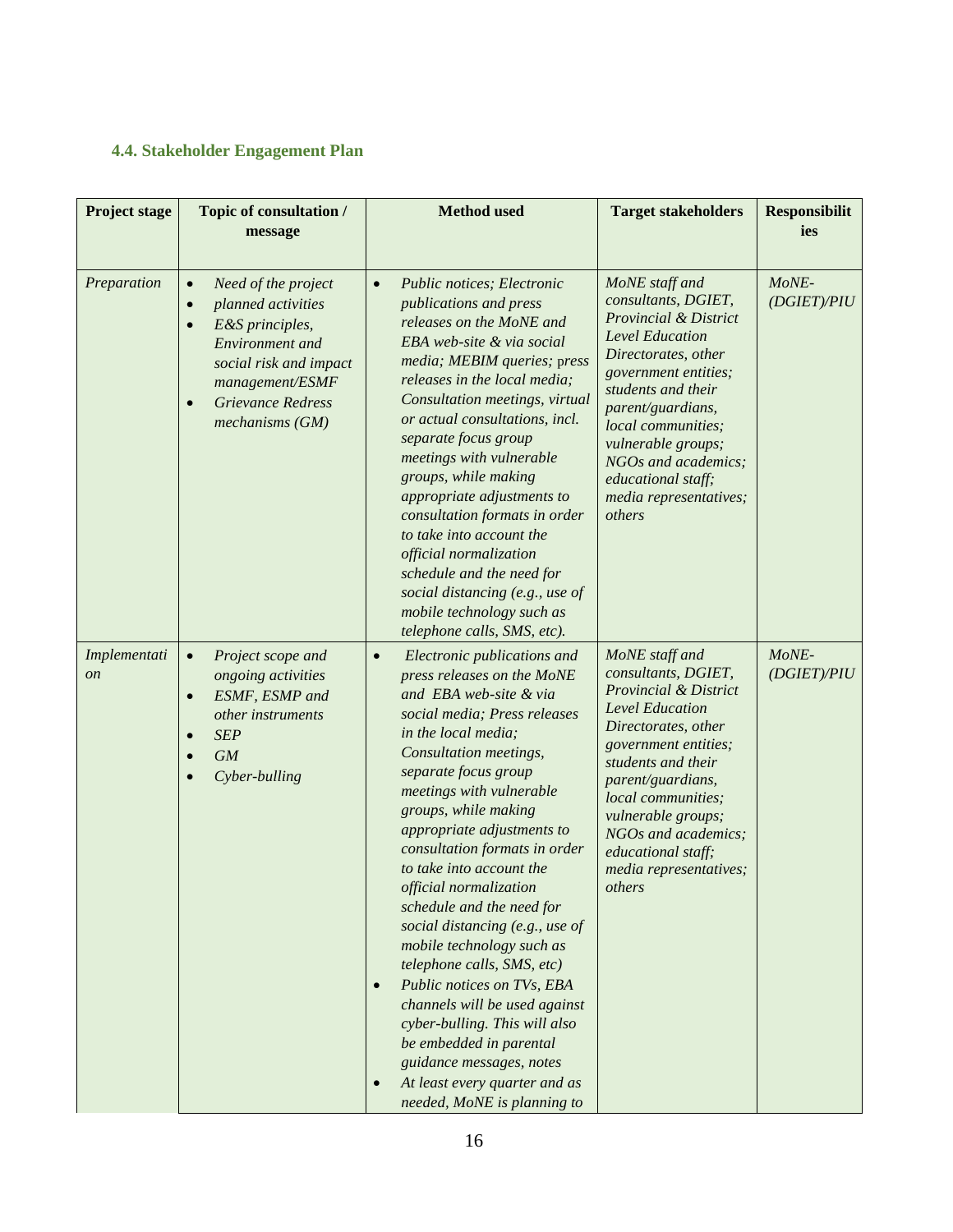|  | communicate and consult with |  |
|--|------------------------------|--|
|  | stakeholder, parents as      |  |
|  | relevant                     |  |

In addition to this national SEP, the MoNE will also encourage provincial directorates of MoNE to develop a locality-based strategy whereby District Level Education Directorates will engage with different local stakeholders in addition to teachers checking on each student every day. These locality-based strategies will be specifically tuned to the local conditions, stakeholder profiles and needs.

# <span id="page-17-0"></span>**4.5. Future of the Project**

Stakeholders will be kept informed through the EBA's digital platform, which apart from its elearning to K-12 students also is designed to ensure a continuous dialogue between teachers and parents/guardians. Here reporting on project performance and implementation of the stakeholder engagement plan and grievance mechanism will also be published.

# <span id="page-17-1"></span>**5. Resources and Responsibilities for Implementing Stakeholder Engagement Activities**

# <span id="page-17-2"></span>**5.1. Resources**

The budget for the SEP is about 1 M USD.

# <span id="page-17-3"></span>**5.2. Management Functions and Responsibilities**

The project implementation arrangements are as follows: The Directorate General for Innovation and Educational Technologies (DGIET) at the MoNE will serve as the Executing Agency (EA) and will have overall responsibility for implementation, coordination, and oversight for SSDE implementation. The DGIET's project implementation capacity will be strengthened by a dedicated SSDE PIU responsible for the preparation of the implementation plan, annual work plan and budget (AWPB), coordination and application of the SSDE Program activities. Delivery will be coordinated with the support of other central-level agencies (CLAs), Provincial Level Education Directorates (PLEDs), and District Level Education Directorates (DLEDs). Evaluation and Monitoring activities for the project will be conducted by PIU in data driven and evidence-based approach. The data collected in new EBA platform will be analysed and specific success indicators will be developed for a sound monitoring and evaluation process. Data mining, statistical analysis, assessment&evaluation and data visualization experts and academicians will be hired in the PIU.

DGIET will be responsible for carrying out stakeholder engagement and a specific call center will be established under Component 2 to manage the Grievance Mechanism.

The stakeholder engagement activities will be documented through the project progress reports every six months.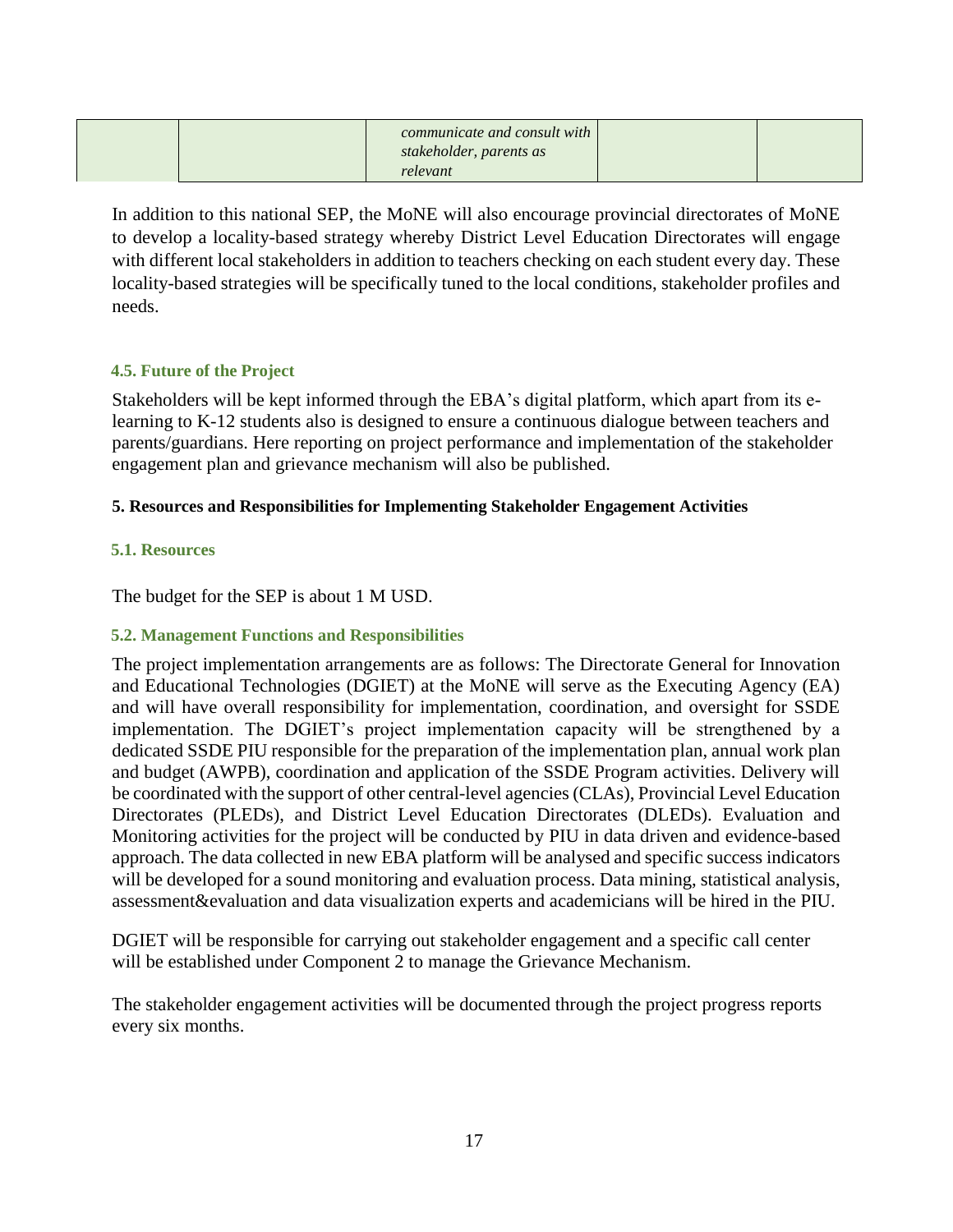#### <span id="page-18-0"></span>**6. Grievance Mechanism**

The main objective of a Grievance Mechanism (GM) is to assist to resolve complaints and grievances in a timely, effective and efficient manner that satisfies all parties involved. Specifically, it provides a transparent and credible process for fair, effective and lasting outcomes. It also builds trust and cooperation as an integral component of broader community consultation that facilitates corrective actions. Specifically, the GM:

- Provides affected people with avenues for making a complaint or resolving any dispute that may arise during the course of the implementation of projects;
- Ensures that appropriate and mutually acceptable redress actions are identified and implemented to the satisfaction of complainants;
- Supports accessibility, anonymity, confidentiality and transparency in handling complaints and grievances;
- Avoids the need to resort to judicial proceedings.

# <span id="page-18-1"></span>**6.1. Overview and Structure of GM**

The operational flow of Grievance Mechanism for the stakeholders is as follows (Fig. 1):



Source: Agarwal, Sanjay and Post, David. 2009. Feedback Matters:

Designing Effective Grievance Redress Mechanisms for Bank-Financed Projects - Part I. SDV. World Bank.

The overall process for the GM will also be described in detail in the Project Operations Manual comprised of 6 steps: (1) uptake (2) sorting and processing (3) acknowledgment and follow up (4) verification, investigation and action (5) monitoring and evaluation and (6) feedback.

MoNE has a hotline (call center) called MEBIM (#444 0 632), which serves also as a ministerial level grievance mechanism for its employees, teachers, partners and parents. Inquiries, demands, complaints about all education services provided by MoNE are responded by a professionally managed call center with 180 personnel (2018). This call center has been also resolving issues related to the digital education platform (EBA). During the distance schooling time between 23rd March-28th April 2020, due to the sudden demand for the EBA platform there have been 65,643 applications (inquiries/demand/complaint etc) from families, guardians, teachers and students. The distribution of the MEBİM applications by topics are shown in the graphic below: Highest number of applications are about access problems and issues related to logging on to the platform during office hours. Second are about obtaining a user password for the platform and the mobile application related inquiries takes the third place.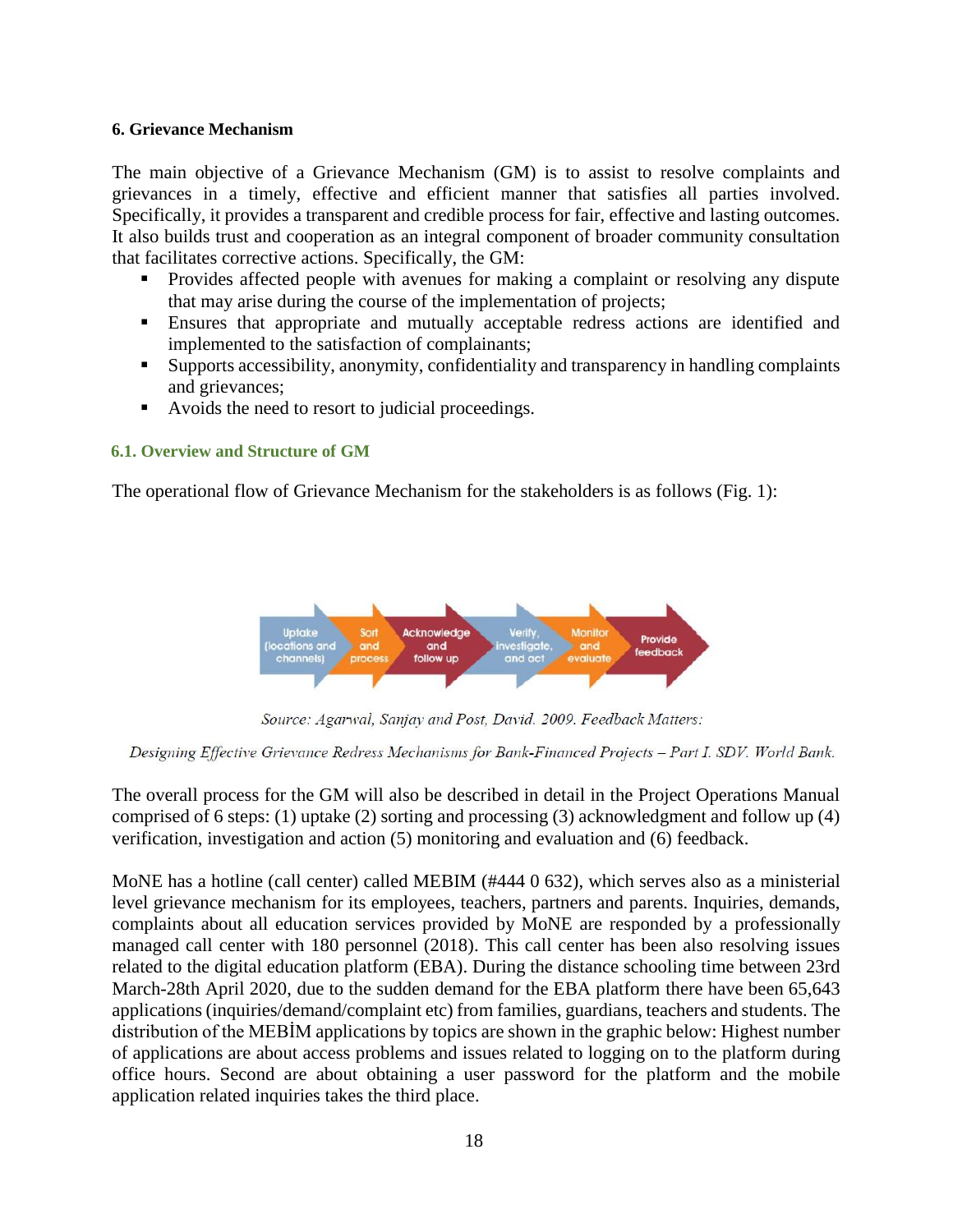Due to the increased demand to EBA platform and to reduce the waiting time on MEBIM call center, MoNE (DGIET) decided to set up a dedicated call center solely for EBA platform. This will be financed under the SSDE project. Since with the increase in use of mobile technology devices and use of internet, cyber-bulling is at rise around the world due to increased distance education practices under the pandemic times The existing complaint mechanisms of MoNE can receive such incidents / complaints regarding cyberbullying and conduct public investigations through the authorities The project will make use of raising awareness activities and public notices on preventive measures for children and parents against cyber-bulling.

The breakdown of the MEBIM applications are depicted below:



MoNE has on its website defined service standards in relation to a wide range of queries and complaints. In case of queries received from citizens, the following standards apply<sup>5</sup>:

# **MINISTRY OF NATIONAL EDUCATION SERVICE STANDARDS OF PRESS AND PUBLIC RELATIONS CONSULTANCY**

| Item<br>Number | <b>NAME OF SERVICE</b>                                                                                                                             | DOCUMENTS REQUIRED IN THE APPLICATION                                                                                                   | <b>SERVICE</b><br><b>COMPLETION</b><br><b>DURATION</b><br>(MAXIMUM) |
|----------------|----------------------------------------------------------------------------------------------------------------------------------------------------|-----------------------------------------------------------------------------------------------------------------------------------------|---------------------------------------------------------------------|
|                | Responding to Requests from Citizens by<br>Call (Question, Request, Opinions,<br>Suggestions, Implementation Support and<br>Administrative Issues) | T. C. identification number                                                                                                             | 3 Days                                                              |
| 12             | Responding to Inquiries from Citizens                                                                                                              | Petition (Applicant's name and surname, signature, home or work<br>address, if the applicant is a legal person, the name and address of | 15 Days                                                             |

<sup>5</sup> http://www.meb.gov.tr/en/assets/doc/Meb\_Service\_Standarts.pdf

 $\overline{a}$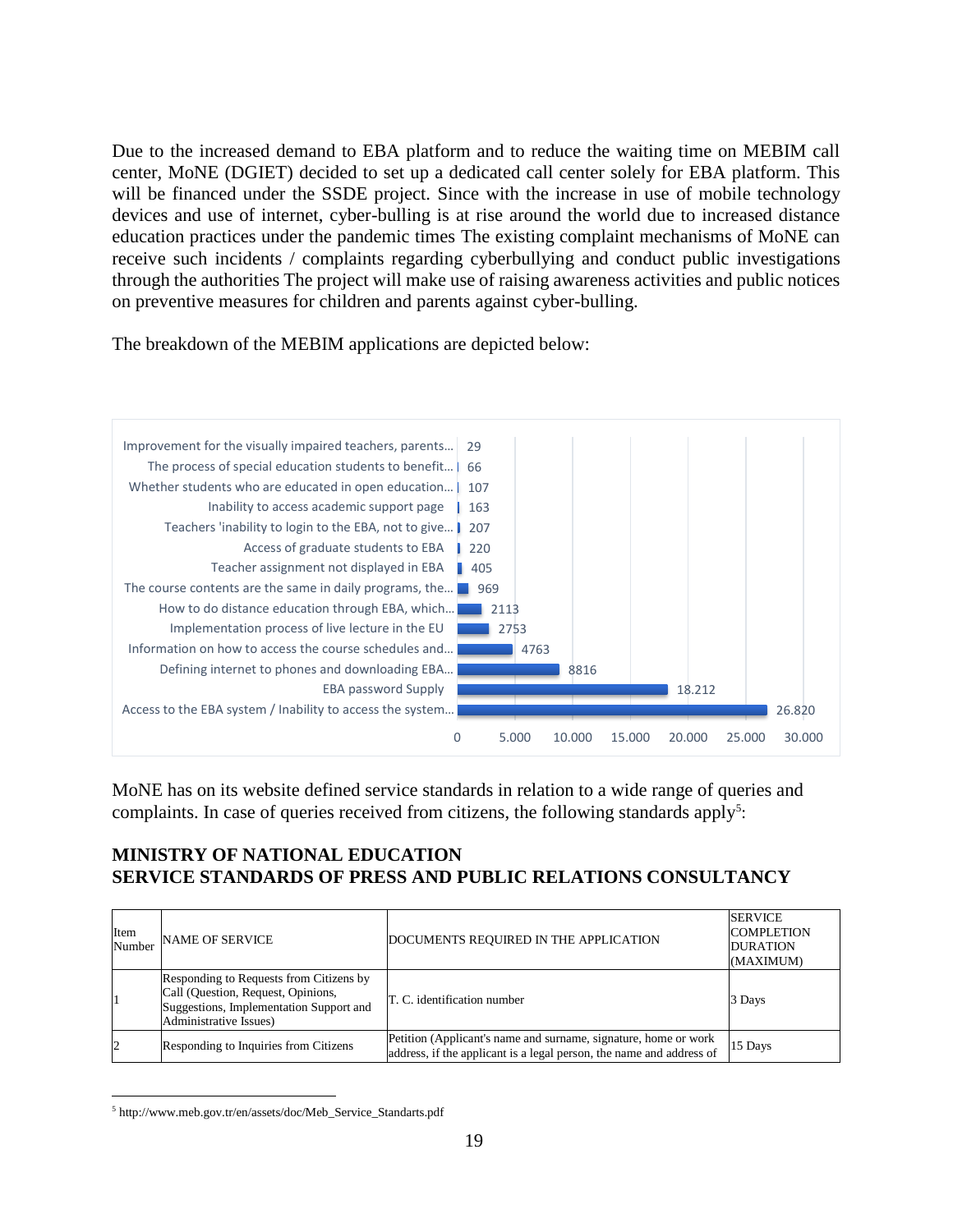|                                    | the legal person and the petition containing the signature and<br>authorization document of the authorized person)                 |         |
|------------------------------------|------------------------------------------------------------------------------------------------------------------------------------|---------|
| the Scope of the Right of Petition | Responding to Citizens' Applications within Petition (Name, surname and signature of the petitioner, work or<br>residence address) | 30 Days |

In case of any other document not mentioned above is required by the Ministry or the request is not fullfilled within the specified time despite the application is made with full documentation or if it is determined that some services in the table above are missing, an application can be made to the first or second point of contact below.

| <b>First Contact for</b><br>Application | Press and Public Relations Consultancy      | Second Contact for<br>Application | Press and Public Relations Consultancy      |
|-----------------------------------------|---------------------------------------------|-----------------------------------|---------------------------------------------|
| Name                                    | Harun AKCA                                  | Name                              | Übeydullah YENER                            |
| Title                                   | <b>Contact Center Branch Manager</b>        | Title                             | Press and Public Relations Consultant       |
| Address                                 | Atatürk Bulvarı No:98<br>Bakanlıklar/ANKARA | <b>Address</b>                    | Atatürk Bulvarı No:98<br>Bakanlıklar/ANKARA |
| Phone                                   | 0 (312) 413 27 89                           | Phone                             | $0(312)$ 413 10 54                          |
| Fax                                     | $0(312)$ 413 64 00                          | Fax                               | $0(312)$ 418 64 00                          |
| E-mail                                  | harun.akca@meb.gov.tr                       | E-mail                            | uyener@meb.gov.com                          |

Target groups have also used CIMER (Presidential Communication Center) as an appeals mechanism in addition to the MEBIM service. Nearly 1,000 CIMER applications related to EBA platform were also directed to MoNE andresponded in the stipulated time frame by MoNE personnel. CIMER is staffed with around 30 people.

Both MEBIM and CIMER issue fines to institutions in cases where complaints are not resolved in a timely manner.

In addition, all kinds of exploitation / abuse (acts involving psychological and physical violence, mobbing, sexual assault, harassment, disrupting the work environment) against those who commit crimes in the workplace of the MoNE as specified in the relevant relevance (Civil Servants Law, Turkish Labor Law). actions, etc.) and is in line with the World Bank's guidance<sup>6</sup> policy on harassment and abuse. If an employee is faced with such a problem, they can contact a higher authority or go directly to the police station, as specified in the country's national referral system, to deal with such cases. The content and procedures of the new grievance mechanism will have a reporting line on such cases and will be handled in full confidentiality.

Within the scope of the project, the existing Grievance Mechanism (GM) of MEBIM Call Center will be expanded by adding a new call center dedicated to EBA and adapted in line with the specific needs of the project to collect and evaluate grievances and demands by the teachers, MoNe's employees, parents and students and all other related stakeholders on EBA platform.

The GM will be accessible to a broad range of Project stakeholders who are likely to be affected directly or indirectly by the project. These will include beneficiaries-teachers and parents-,

 $\overline{a}$ 

<sup>&</sup>lt;sup>6</sup> http://pubdocs.worldbank.org/en/632511583165318586/ESF-GPN-SEASH-in-major-civil-works.pdf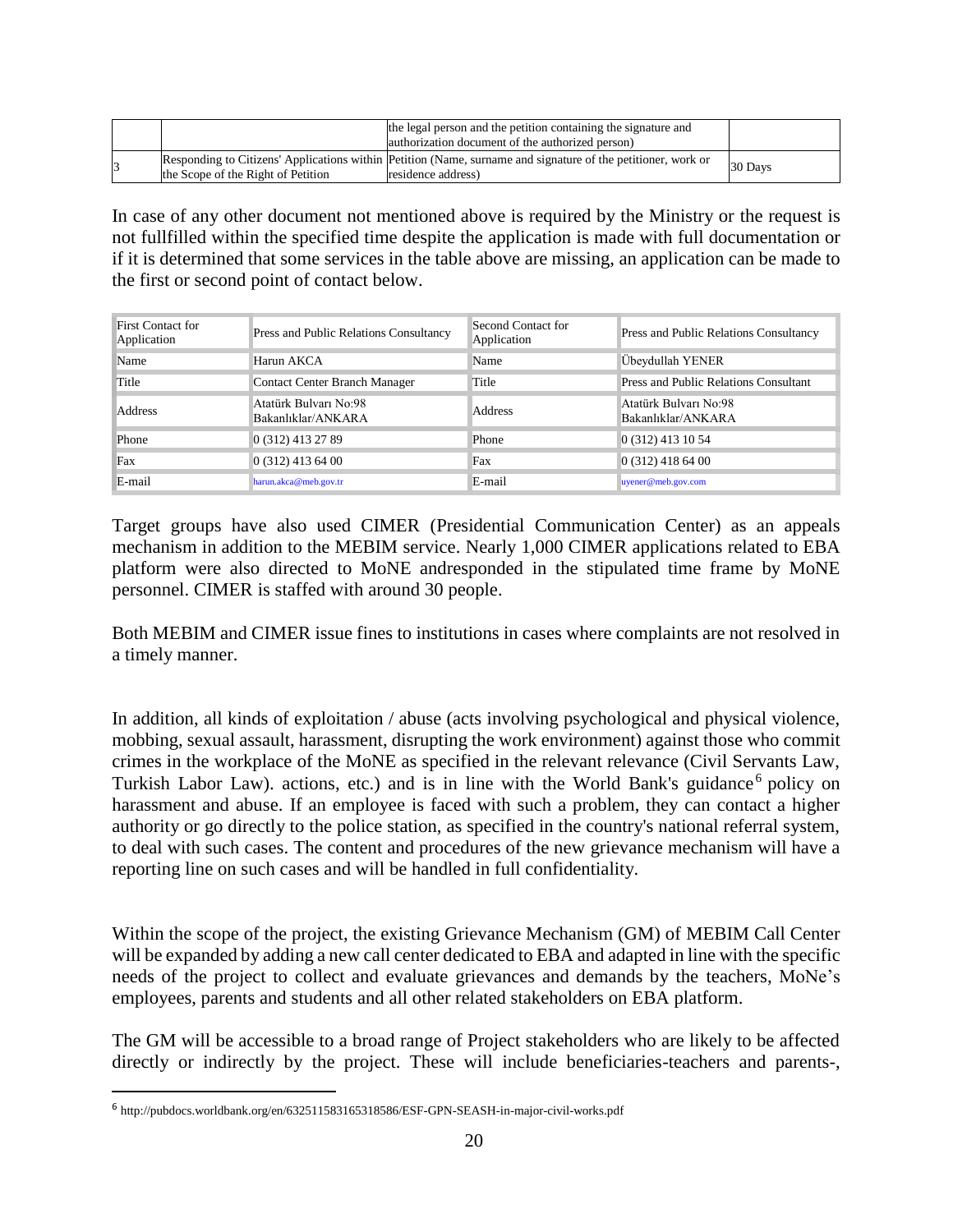community members, project implementers/contractors/service providers etc—all of who will be encouraged to refer their grievances and feedback to the GM. The GM will also allow anonymous applications through its online and phone feedback channels of the new call center developed under the project.

The GM can be used to submit complaints, feedback, queries, suggestions or compliments related to the overall management and implementation of the project, as well as issues pertaining to services that are being financed and supported by the project, including:

- Mismanagement, misuse of Project Funds or corrupt practices.
- Violation of project policies, guidelines or procedures, abuse or any exploitation / abuse at work or any misconduct / abuse of office.
- Disputes relating to resource use restrictions that may arise between or among affected communities.
- Grievances that may arise from members of communities who are dissatisfied with the project activities, or actual implementation of the project
- General feedback, questions, suggestions, compliments.

The SDDE project GM will establish clearly defined timelines for acknowledgement, update and final feedback to the complainant. To enhance accountability, these timelines will be disseminated widely to Project stakeholders. The timeframe for acknowledging the receipt of the grievance is 3 days. Addressing and responding to feedback is 15 business days from the time that it was originally received, and this period is subject to extension upon the written consent of the MoNE PIU head.

The structure of the grievance mechanism for the project will be comprised of three levels:

**1-EBA Call Center Level.** This call center will be newly set up in addition to the existing MEBIM hotline. This center will serve only to queries/suggestions/complaints related to distance education platform, EBA of the Ministry in order to achieve an effective GM. To ensure that the GM is accessible to parents/guardians and teachers at the community level, they will have the option to report their complaint/feedback to designated grievance focal points (GFPs) who are staff in the provincial level directorates of MoNE. Once the new call center is established and contact details of the hotline are known the SEP will be updated and redisclosed publicly.

**2- PIU Level, Directorate General for Innovation and Educational Technologies (DGIET).** If there is a situation in which there is no response from the EBA call center/hotline, or if the response is not satisfactory then complainants and feedback providers have the option to contact the PIU directly to follow up on the issue. The PIU's grievance focal point(s) will be responsible for such complaints and issues related to the project and its components. The PIU Director will make a final decision after a thorough review of the investigation and verification findings.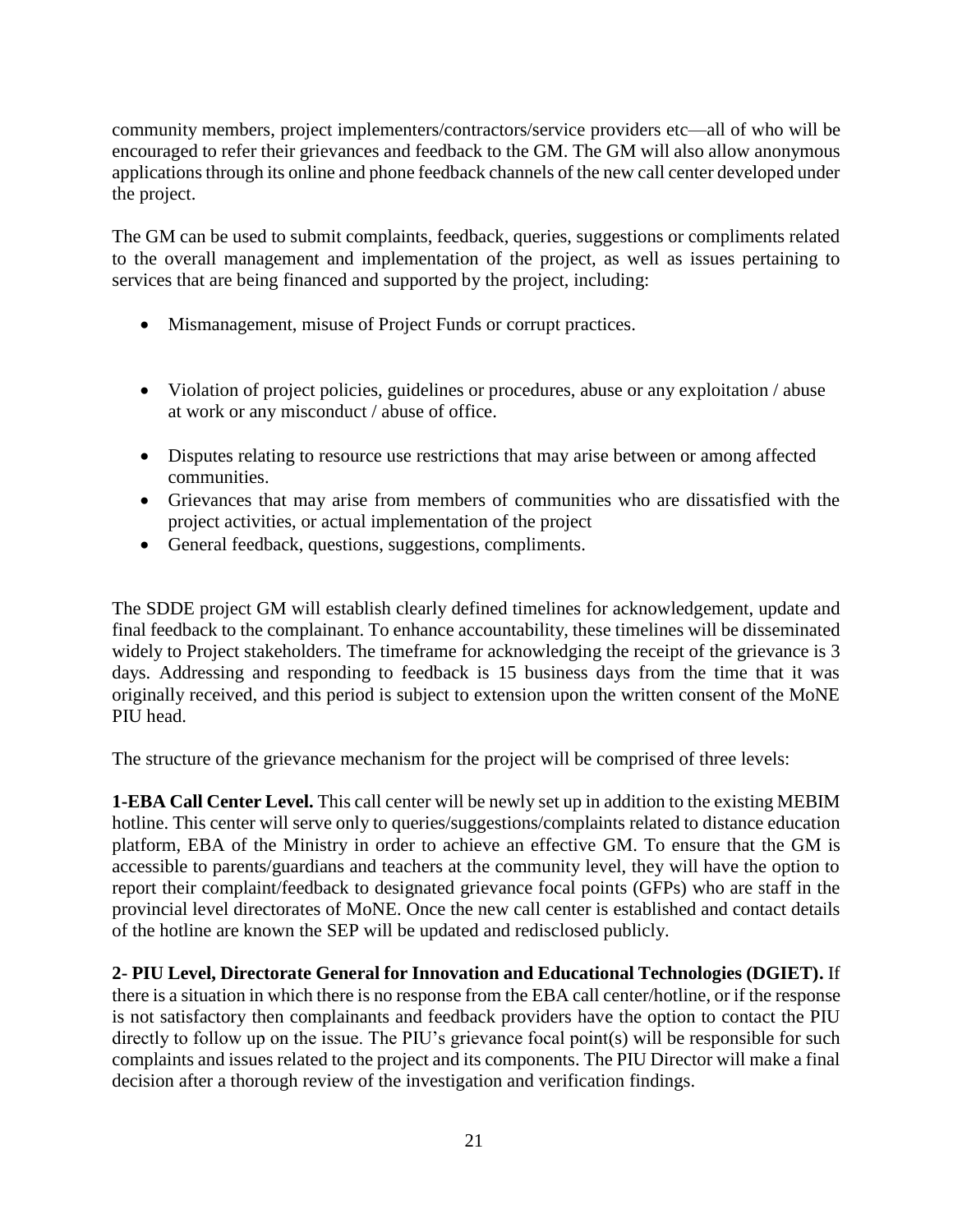**3-Appeal Mechanism.** If the complaint is still not resolved, the complainant may escalate/appeal to a higher level of GM within the project at the Ministerial level. If s/he is not satisfied with the decision, then s/he can submit his/her complaint to the Presidency's Communication Center or to appropriate court of law.

The process of handling grievances will be as follows:

- **1.** There are multiple channels for submitting grievance and concerns. Grievances can be submitted by the following channels:
	- **a.** Telephone (dedicated hotline # 147 or through 444 0 632 or through the new hotline for EBA)
	- **b.** E-mail, fax
	- **c.** Written, verbal through provincial level directorates of MoNE (which are located in all 81 provinces in Turkey).
- **2.** All the grievances received through the above channels are collected at the GM section in DGIET, and the grievances received are recorded in the central database;
- **3.** DGIET GM Officer contacts the person who filed the grievance to confirm the receipt of the grievance by telephone and/or email within 3 days;
- **4.** DGIET GM Officer verifies the grievance, investigates and prepares the draft response and submits it for the approval of the Project Management. Following the response, Grievance/ Complaint Form is updated according to the outcome of the process and the complainant receives the result within 3 days, alternatively in 15 working days in case of corrective action required;
- **5.** A monitoring- evaluation system is established for the grievances. Monitoring process of grievances is recorded in the monitoring and evaluation system.;
- **6.** With the acceptance of the resolution by the applicant within 30 days, the case is closed. In case the applicant is not satisfied with the response and do not sign-off Complaint Form, the DGIET GM Officer will organize a (virtual) meeting with the management, participation of associated members of the DGIET related with the complaint. The complainant may participate by phone in this meeting to communicate on his/her concern to the management. The meeting aims to propose another solution to the complaint, agreeable to both parties.

# <span id="page-22-0"></span>**6.2. World Bank Grievance Redress Mechanism**

Communities and individuals who believe that they are adversely affected by a World Bank supported project may submit complaints to existing project-level grievance redress mechanisms or the Bank's Grievance Redress Service (GRS). The GRS ensures that complaints received are promptly reviewed in order to address project-related concerns. Project affected communities and individuals may submit their complaint to the Bank's independent Inspection Panel which determines whether harm occurred, or could occur, as a result of Bank non-compliance with its policies and procedures. Complaints may be submitted at any time after concerns have been brought directly to the World Bank's attention, and Bank Management has been given an opportunity to respond. For information on how to submit complaints to the Bank's corporate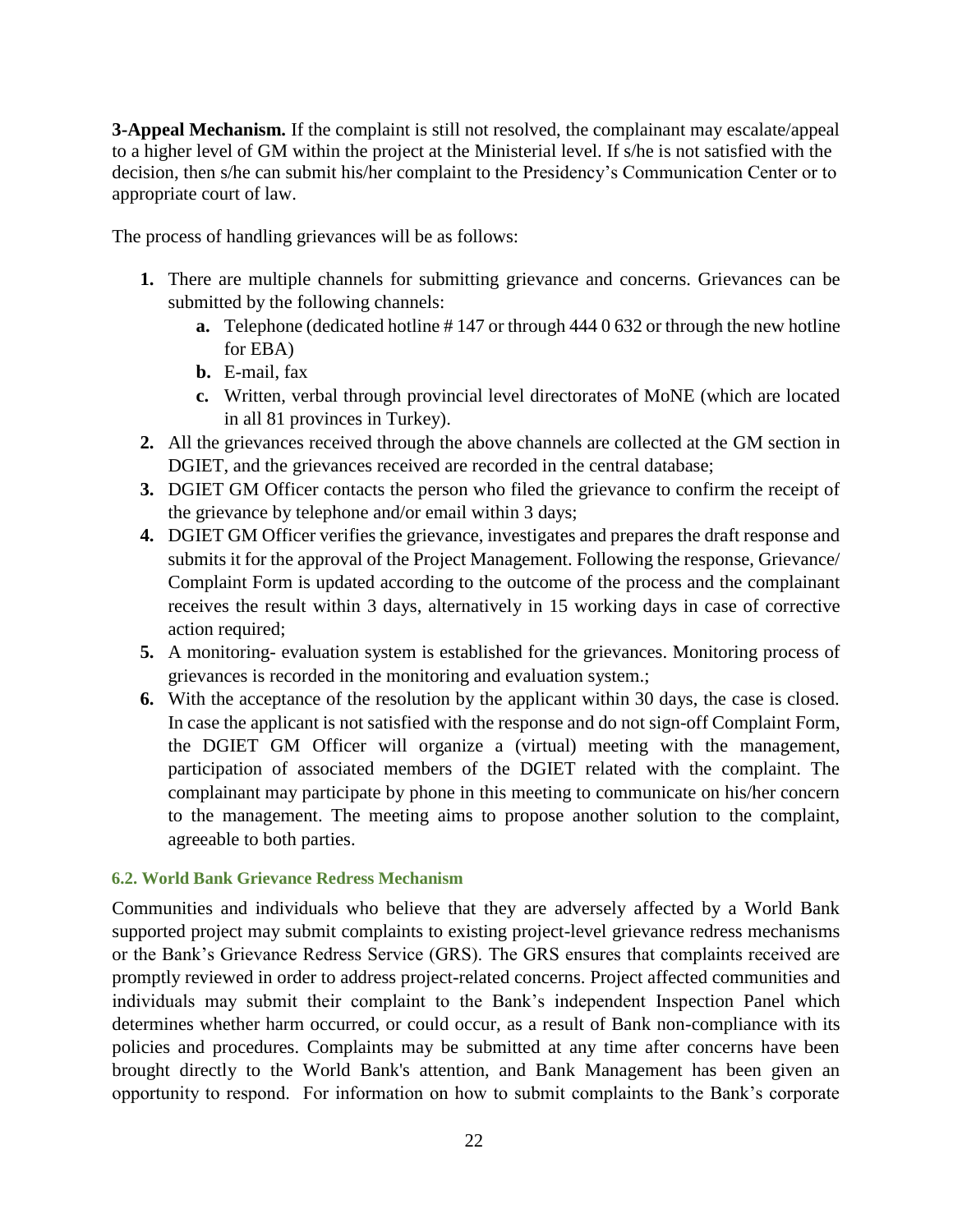Grievance Redress Service (GRS), please visit: [http://www.worldbank.org/en/projects](http://www.worldbank.org/en/projects-operations/products-and-services/grievance-redress-service)[operations/products-and-services/grievance-redress-service.](http://www.worldbank.org/en/projects-operations/products-and-services/grievance-redress-service) For information on how to submit complaints to the World Bank Inspection Panel, please visit [www.inspectionpanel.org.](http://www.inspectionpanel.org/)

#### <span id="page-23-0"></span>**7. Monitoring and Reporting**

#### <span id="page-23-1"></span>**7.1. Involvement of Stakeholders in Monitoring Activities**

The Social Assessment as part of ESMF completed by MoNE will be updated on a continuous basis through the project M&E system and supplemented by monthly outreach via telephone/media or Internet to students and parents/guardians to obtain feedback on the usage and the adequacy of the distance learning modules and approaches. This will be supplemented by comments collected from the the feedback mechanism on the MoNE electronic platform.

#### <span id="page-23-2"></span>**7.2. Reporting Back to Stakeholder Groups**

The SEP will be periodically revised and updated as necessary in the course of project implementation in order to ensure that the information presented herein is consistent and is the most recent, and that the identified methods of engagement remain appropriate and effective in relation to the project context and specific phases of the development. Any major changes to the project related activities and to its schedule will be duly reflected in the SEP. [Monthly] summaries and internal reports on public grievances, enquiries and related incidents, together with the status of implementation of associated corrective/preventative actions will be collated by responsible staff and referred to the senior management of the project. The [monthly] summaries will provide a mechanism for assessing both the number and the nature of complaints and requests for information, along with the Project's ability to address those in a timely and effective manner. Information on public engagement activities undertaken by the Project during the year may be conveyed to the stakeholders in two possible ways:

- a) Publication of a standalone annual report on project's interaction with the stakeholders;
- b) A number of Key Performance Indicators (KPIs) will also be monitored by the project on a regular basis, including the following parameters:
	- (i) Number of parents/guardians/users accessing information about EBA via EBA platform.
	- (ii) Number, consultation meetings and other public discussions/forums conducted within a reporting period (i.e. monthly);
	- (iii)Number of public grievances received within a reporting period (i.e. monthly) and number of those resolved within the prescribed timeline;
	- (iv)Number of reports and roundtables on distance education, education in emergency response and other related topics published/broadcasted in the local, regional, and national media;
	- (v) Monthly Call Center reports.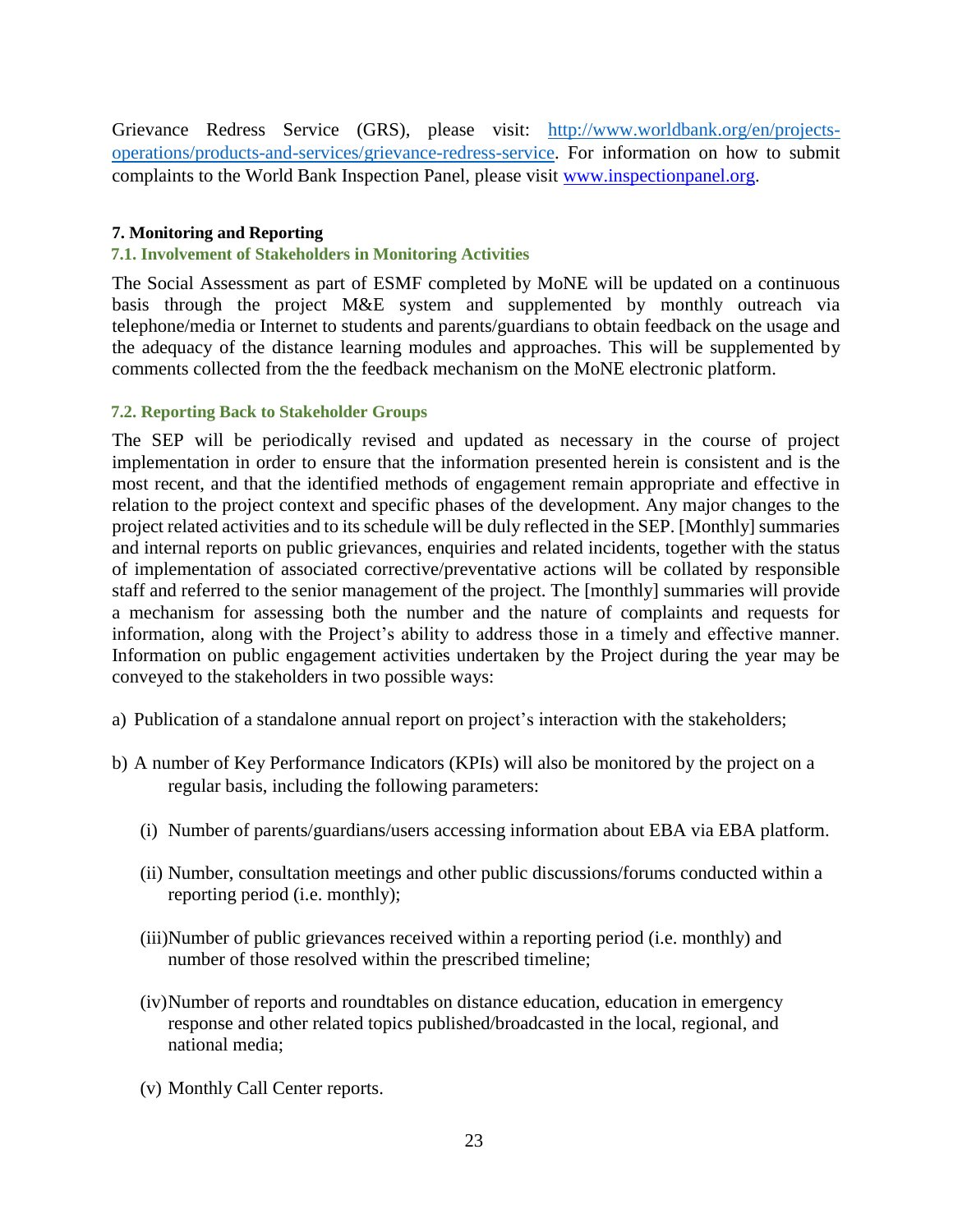#### <span id="page-24-0"></span>**ANNEX-1 SUMMARY OF PUBLIC CONSULTATIONS**

After the global Covid-19 pandemic was first seen in Turkey, the Ministry of National Education started distance education on March 23rd, 2020 in order to provide continuous education and provide safe schooling. The distance education provided through EBA TV has been supported and complemented by EBA platform. On the other hand, the Directorate General of Innovation and Educational Technologies has taken a step towards realizing the Turkey Safe Schooling and Distance Education (SSDE) Project financed by the World Bank in order to provide a safe distance education, building on the capacity of EBA in terms of both infrastructure and content, and create a digital content-learning technology ecosystem. Complying with the World Bank's Environmental and Social Framework, the Project is expected to contribute significantly to the investments of educational technology in Turkey and increase the resiliency of the education system during the crises and normalization processes.

Opinions/ideas and suggestions of all stakeholders are very important for the operationalization of the project. "Stakeholder Involvement Plan" and "Environmental and Social Commitment Plan" have been prepared and disclosed for the public access and opinion, under "SSDE Project" at the homepage of [http://yegitek.meb.gov.tr](http://yegitek.meb.gov.tr/) and under the "Projects" section as well.

This report includes the opinions and suggestions received from Provincial Directorates of National Education, opinion form at yegitek.meb.gov.tr, other departments and units of the Ministry, and non-governmental organizations.

#### <span id="page-24-1"></span>**1- FEEDBACK FROM PROVINCIAL DIRECTORATES OF NATIONAL EDUCATION**

The opinions received from the Provincial Directorates of National Education have been categorized under Project components. Accordingly, the following are the opinions and suggestions:

<span id="page-24-2"></span>1.1 Component on Connectivity and IT Infrastructure During Emergency

- Providing devices in order to enable students and teachers to participate in distance education;
- Providing free or low-cost Internet connection for distance education;
- Strengthening the Internet infrastructure in rural areas;
- Strengthening the Internet infrastructure of schools;
- Eliminating server failures;
- Enabling that all improvements work properly on every device;
- Increasing the capacity of concurrent users;
- Enabling the offline use of content to be developed;
- Developing a domestic software for live courses;
- Enabling that EBA has a user-friendly interface.

Solutions proposed to the mentioned suggestions are given below:

 $\checkmark$  Providing devices to teachers and students by signing contracts with GSM companies and other companies, or providing free devices to students from low socio-economic groups;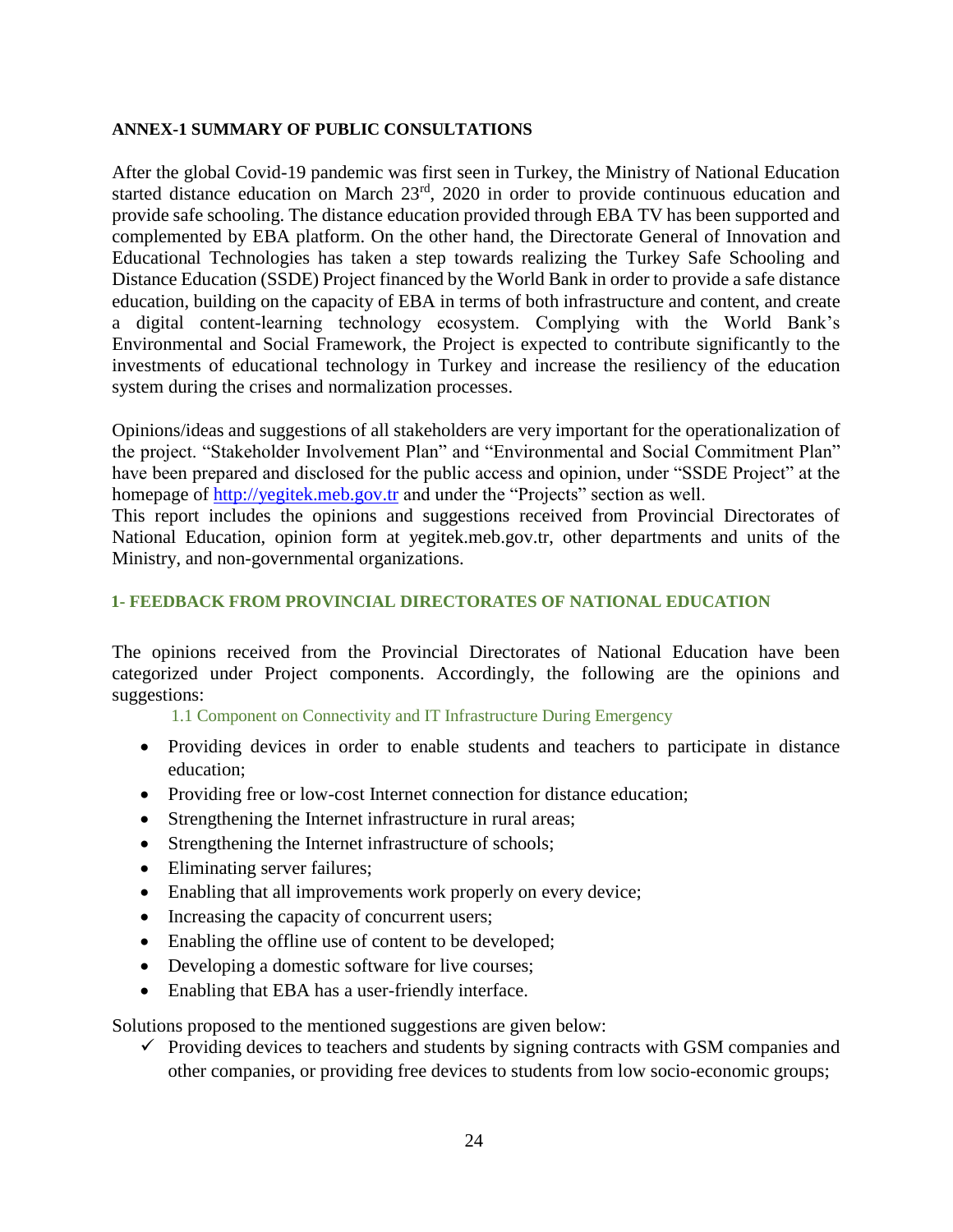- $\checkmark$  Distributing servers to different regions, and dividing EBA platform into different educational levels in order to decrease the server load; assigning the task of live courses to provincial directorates in order to avoid the traffic in central administration;
- $\checkmark$  Providing free Wi-Fi in specific areas to enable Internet access in rural areas or establishing distance education centers with social distance measures.

# <span id="page-25-0"></span>1.2 Component on Digital Content for Safety and Quality

- Enhancing the digital literacy of students, teachers and parents for a more effective distance education;
- Enriching and professionalizing the content;
- Merging all contents created by different units of the Ministry under a single platform;
- Creating content for vocational classes;
- Increasing the number of contents for students who need special education;
- Establishing a clear definition and the limits of the content ecosystem;
- Developing content for the professional development of teachers;
- Supporting distance education with extra-curricular activities.

Solutions proposed to the mentioned suggestions are given below:

- $\checkmark$  Establishing content development centers; including the content developed by other content developers previously on EBA on the platform and operationalizing the Distance Education Centers;
- $\checkmark$  Incorporating parents into distance education system and enabling them to adapt and contribute to the process;
- $\checkmark$  Developing simple content that are enriched in a way that they address more senses with lively images for students with special needs.

<span id="page-25-1"></span>1.3 Component on Institutional Capacity for Education Resiliency

- Developing an assessment and evaluation system;
- Following the absence status of students;
- Establishing project management committees in provinces;
- Assigning the task of resolution centers to provincial directorates;
- Incorporating IT Teachers into the process.

Solutions proposed to the mentioned suggestions are given below:

- $\checkmark$  Designating and assigning staff in provinces and districts for Project Management, Monitoring and Impact Evaluation; granting them access to the data related to the project; and enabling them to access regional statistics so that they could intervene in time;
- $\checkmark$  Creating EBA teams for the resolution of problems faced in order to support the central administration.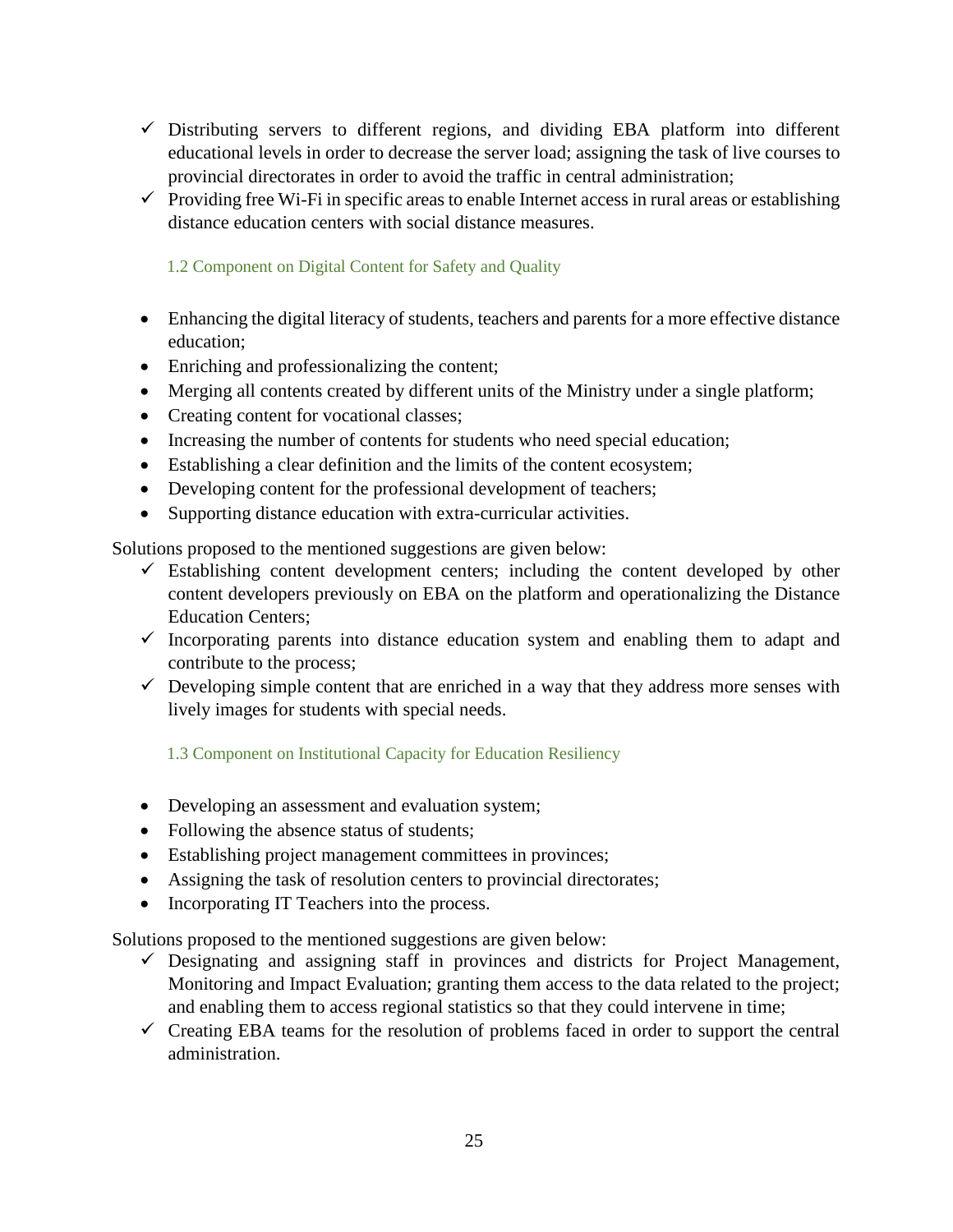#### 1.4 Stakeholder Engagement Plan

<span id="page-26-0"></span>The highlighted suggestions include clearly defining the authorities, responsibilities, limits, communication hierarchy, tasks of Provincial/District Directorates, School/Institution Administrations; authorizing the responsible staff in provinces/districts for distance education so that they could solve the technical problems (related to MEBBIS, E-School, EBA) in the area.

Another significant suggestion is to incorporate children from separated families; children of martyrs and war veterans; orphans; and homeless children into the disadvantaged children.

In addition, adding the content developed by content developers in the field of parent training is also suggested. An example to the content developer: <https://www.acev.org/>

Creating public service announcements by national press bodies to raise awareness for students, parents and general public is one of the suggestions.

# <span id="page-26-1"></span>**2- FEEDBACK FROM YEGITEK WEBSITE**

The project has been disclosed to public to collect the ideas, opinions/suggestions and evaluations of the stakeholders regarding SSDE Project at yegitek.meb.gov.tr. Teachers, students, parents and other stakeholders have had a chance to convey their opinions.

Analyzing the feedback received, the topics mentioned the most have been identified. They are given below:

- Providing equipment;
- Providing free Internet connection for live courses;
- Training teachers, students and parents to increase their digital literacy;
- Including parents into the process;
- Developing a national software for live courses;
- Increasing access to the Internet in rural areas;
- Incorporating an assessment and evaluation section into the system;
- Creating attendance reports for distance education.

In addition to the suggestions given above, other suggestions have been placed such as diversifying the content; increasing the number of especially foreign language content; adding more content on vocational classes; merging all content created by different units of the Ministry under a single platform.

It has also been suggested that content for improving students scientifically and socially should be included.

Teachers have suggested that live courses should be provided for every grade; recorded and shared online and offline.

Another suggestion was to conduct studies to increase the motivation of students.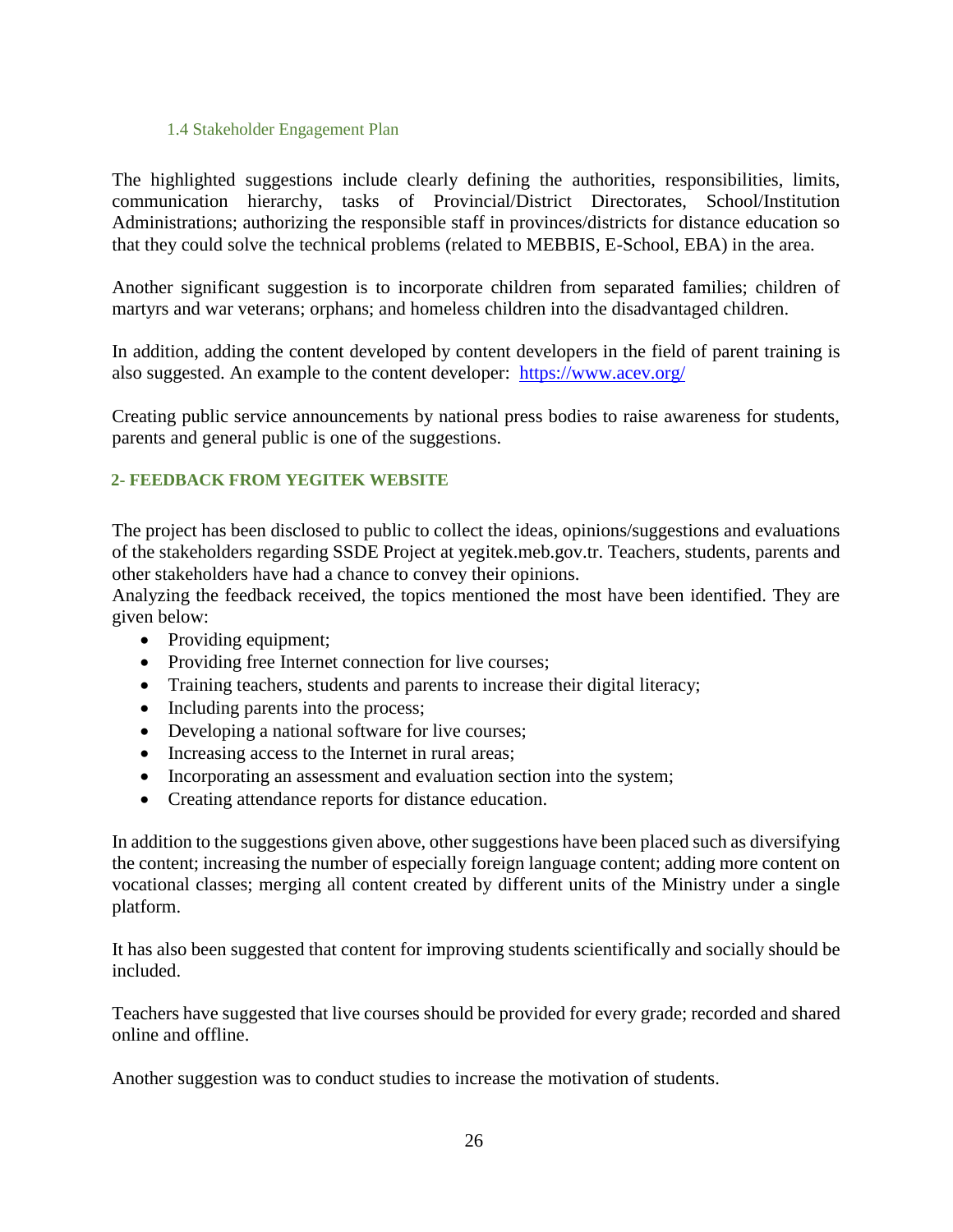#### <span id="page-27-0"></span>**3. FEEDBACK FROM THE OTHER UNITS OF THE MINISTRY**

#### *Directorate of Strategy Development*

For the subcomponent 1.1, it has been stated that applications for increasing the opportunities or providing equal opportunities to groups defined as Vulnerable Groups, should be included in Stakeholder Definition and Analysis in Response to School Closure due to COVID-19 or in another suitable section of the document. Moreover, it has been highlighted that the measures targeting children who don't have sufficient means for self-learning at home; have low possibility of connectivity, distance learning and access to devices; other children from families of low socioeconomic status; and children with special education needs should be emphasized.

According to another suggestion, indicators under the Stakeholder Engagement Plan and Reporting should be reconstructed based on the components and subcomponents of the Project so that the monitoring and evaluation process can be more effective. If indicators are reconstructed as mentioned, a template will be achieved to monitor the outcomes and the impacts of the project. Therefore, it is important to increase the number of indicators of output and impact in order to determine the effectiveness and success of the project.

#### *General Directorate of Lifelong Learning*

It has been suggested that the Project can be reconstructed in a way that it would include the lifelong learning. The proposed studies for the related suggestion are given below:

"It should be taken into consideration that Open Education and Distance Education should be offered as an alternative to students at the age of formal education as well as groups of students who aren't somehow able to continue formal education. In any case, formal education should be sustained in the form of Open Education and Distance Education. Open Education has been provided for many years in Turkey. With the approach of distance education in the current open education system, individuals who can't continue formal education inside and outside Turkey have been reached out. In addition, it should be possible to continue learning when the new blended model is applied to students at the age of formal education (could be for come classes). These approaches should establish a synergic ecosystem for developing and presenting the digital content by the units of the Ministry responsible for the open education. Adult learning should also be included in the cooperation topics."

Moreover, it has been stated that courses are delivered with blended learning model with the UNDP, and content are developed to be used in life learning institutions with the Distance Education Project. It has been suggested that the Project could benefit from the existing adult learning content of two mentioned projects.

#### *Directorate of Board of Education and Morality*

It has been suggested that the Projects shouldn't be limited to the Covid-19 pandemic and it should also focus on the post-Covid-19 pandemic process by taking into consideration the different disasters, diseases and other unexpected situations, as a matter of sustainability.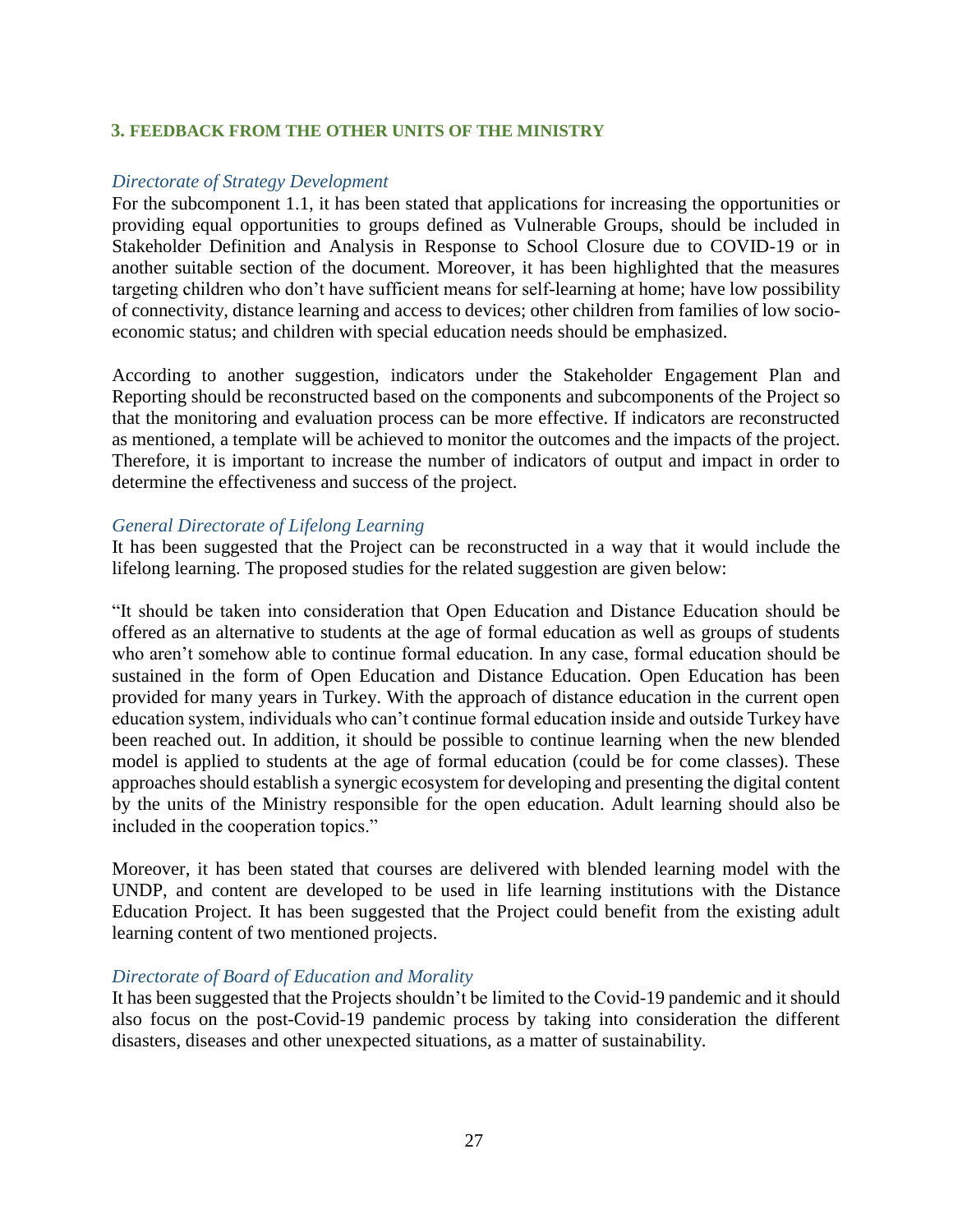In order to provide pedagogical support and address the curriculum and educational materials in a blended/hybrid approach during digital content development, the following suggestions have been given:

- Reviewing exemplary country studies;
- Collaborating with related universities, NGOs and mentioned actors;
- Cooperating within the tasks and responsibilities of the related units of the Ministry.

#### *Directorate General of Vocational and Technical Education*

Also, it has been suggested that developing interactive modules for improving students' skills with simulations for careers where learning by doing is essential, could be considered in the project. Accordingly, the following suggestions were made:

• Developing virtual reality-based modules for smartphones;

• Developing trainings and/or training modules in order to increase the pedagogical capacity of teachers for distance learning, especially within the scope of live courses.

#### *Directorate General of Special Education and Guidance Services*

It has been stated that digital content can be developed by taking into consideration the needs of students of special education, with special abilities and inclusive students. In addition, digital content could contribute to the guidance services.

#### *General Directorate of Basic Education*

It has been stated that the type of interest of the parties mentioned in the Stakeholder Engagement Plan should be defined, as well as information about the project work schedule, start, end and duration should be presented. In addition, a detailed action plan describing the operation has presented as a proposal.

#### *General Directorate of Secondary Education*

It is stated that additional information can be provided on how to manage the ecosystem for Component-2 and technological equipment application workshops and studios can be added that can be used easily by the relevant general directorates within the MoNE. It is advised as a proposal that MoNE productions should be explicitly included during the ecosystem creation, and the working procedures and policies of the MoNE field experts who will produce here, taking into account the staff at schools. In addition to these, it is stated that the mechanisms for producing, analyzing and approving digital content should be explained and cooperation should be made with the relevant general directorates.

#### *General Directorate of Teacher Training and Development*

In addition to the strengthening of the technological infrastructure for the professional development of teachers and the creation of digital contents of the professional development programs to be carried out within the scope of the project, the suggestions of the existing professional development programs are converted into digital content.

#### *General Directorate of Private Education Institutions*

In the design and development phase of the project, it is suggested that the students studying in private schools and the teachers working in these schools are included in the system.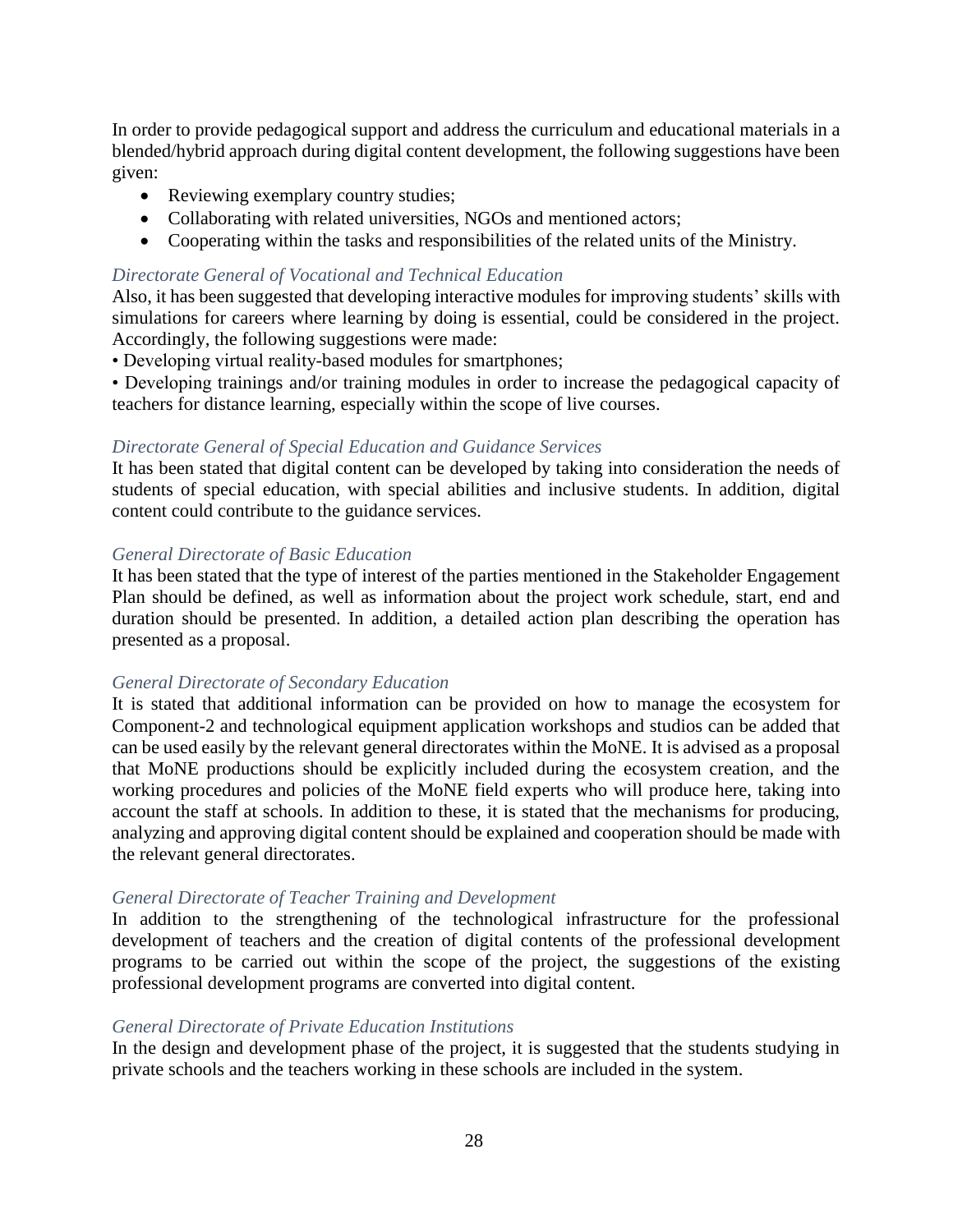# <span id="page-29-0"></span>**4- FEEDBACK FROM NON-GOVERMENTAL ORGANIZATIONS**

The opinions and suggestions of Association for Solidary with Asylum Seekers and Migrants (SGDD-ASAM) and UNICEF are given below:

<span id="page-29-1"></span>4.1 Association for Solidarity with Asylum Seekers and Migrants (SGDD-ASAM) has stated to be open to all kinds of collaboration and cooperation. Opinions and suggestions are given in a detailed way below:

For Component 1:

- 1. Since children under temporary protection have limited access to Internet and television, printing materials to complement the online education system and continuing education in coordination with these materials; identifying children with no access to television, smartphones and Internet, etc., and developing a plan to deliver the required devices to them.
- 2. Collaborating with Internet service providers for internet infrastructure and supporting children under temporary protection with free Internet access (as a social responsibility)
- 3. In order to enable children under temporary protection to access easily to devices such as tablets for distance education, establishing classrooms/spaces of social distancing in community centers. (Spaces with social distancing measures can be established in SGDD field offices. Classrooms/spaces with Internet connection and computers where social distancing and other necessary measures are taken, to be used during disasters in SGDD centers and other similar community centers. These spaces can be monitored by youth volunteers and similar staff.)
- 4. Collecting unused computers and tablets from several institutions, organizations, associations, companies (private, pubic, NGO, etc.) in specific centers and preparing them for use and distance education and distributing them to vulnerable and disadvantaged children. (In this way, useable devices that are not used anymore and stored in many institutions and companies could be utilized again. A national campaign can be started for this activity.)
- 5. A specific service can be provided in neighborhoods where mostly children under temporary protection reside, with buses, vans and other mobile vehicles that are designed specifically for distance education and with social distancing measures, equipped with internet connection, computer and/or tablets.

For Component 2:

- 1. Creating e-content with the involvement of teachers in a way that will include the cultures of children under temporary protection;
- 2. Developing course/topic evaluation materials that students could choose;
- 3. Creating e-content for topics that will enable social harmony among children under temporary protection for different age groups such as writing essays; and establishing a platform to publish them;
- 4. Creating video animations for especially 6-10 years old children to help them grasp the invisible notions such as bacteria, germs and viruses and learn and apply the hygiene rules carefully;